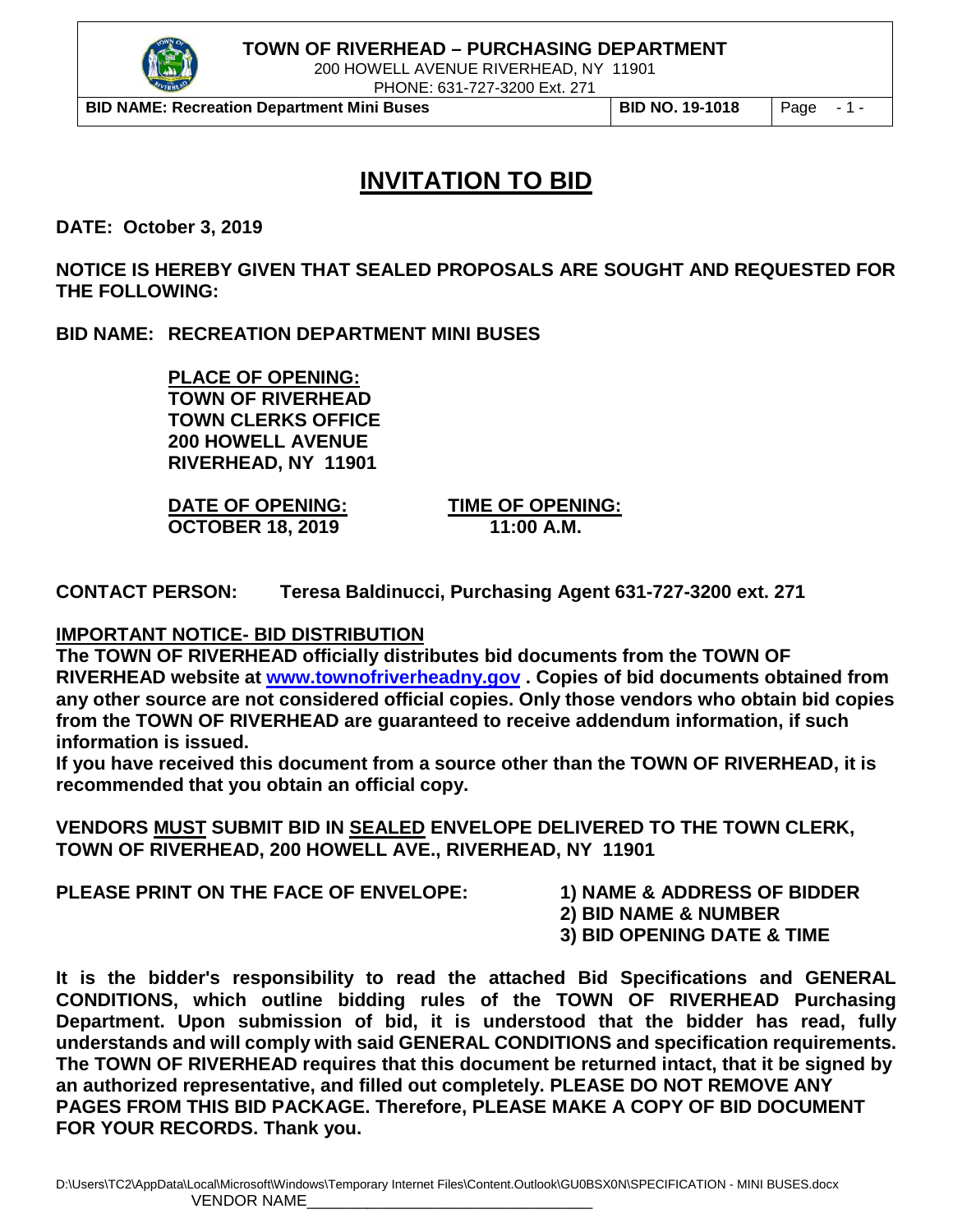

200 HOWELL AVENUE RIVERHEAD, NY 11901

PHONE: 631-727-3200 Ext. 271

**BID NAME: Recreation Department Mini Buses BID NO. 19-1018** Page - 2 -

#### **GENERAL CONDITIONS**

#### **BIDS**

1. All proposals shall be made upon forms furnished by accessing the Town of Riverhead website at www.townofriverheadny.gov and shall be contained in sealed envelopes addressed to the TOWN CLERK; TOWN OF RIVERHEAD 200 HOWELL AVENUE, RIVERHEAD, NY 11901.

2. Form of proposal as issued by the Town Purchasing Agent shall be completely filled in, in black ink or typed on original bid form. No photocopies will be accepted. No bid will be accepted which contains any changes, additions, omissions or erasures, unless otherwise stated.

3. Bidder must submit with bid detailed specifications, circulars and all necessary data on items he proposes to furnish. This information must show clearly that the item offered meets all detailed specifications herein. The Town Board reserves the right to reject any bid if its compliance with the specifications is not clearly evident. If item offered differs from the provisions contained in these specifications such differences must be explained in detail, and bid will receive careful consideration if such deviations do not depart from the intent of these specifications and are to the best interests of the TOWN OF RIVERHEAD as interpreted by the Purchasing Agent of the TOWN OF RIVERHEAD.

4. All prices quoted must be "per unit" as specified; e.g., do not quote "per case" when "per dozen" is requested; otherwise, bid may be rejected.

5. Bidder must insert the price per unit and the extensions against each item in this bid. In the event of a discrepancy between the unit price and the extension, the unit price will govern. Prices shall be extended in decimals, not fractions. If a price is written in numbers and alpha - the alpha will govern.

6. The prices submitted shall be exclusive of Federal and State taxes and must not include any tax for which the bidder may claim exemption because of doing business with the Town.

7. Prices shall be net, including transportation and delivery charges fully prepaid by the successful bidder to destination indicated in the proposal. If award is made on any other basis, transportation charges must be prepaid by the successful bidder and added to the invoice as a separate item. In any case, title shall not pass until items have been delivered and accepted by the Town.

8. The Town reserves the right to award in whole or in part based on the lowest responsible bid.

9. Where a bidder is requested to submit a bid on individual items and/or on a total sum or sums, the right is reserved to award bids on individual items or on total sums.

10. All bids received after the time stated for the opening in the Notice to Bidders may not be considered and will be returned unopened to the bidder. The bidder assumes the risk of any delay in the mail or in the handling of the mail by employees of the Town. Whether sent by mail or by means of personal delivery, the bidder assumes responsibility for having his bid deposited on time at the place specified.

11. In all specifications, the words "or equal" are understood after each article giving manufacturer's name or catalog reference, or on any patented article. The decision of the Purchasing Agent as to whether an alternate or substitution is in fact "equal" shall be final. If bidding on items other than those specified, bidder must in every instance give the trade designation of the article, manufacturer's name, and detailed specifications of item he proposes to furnish, otherwise, bid will

be construed as submitted on the identical item as specified.

12. The submission of a bid will be construed to mean that the bidder is fully informed as to the extent and character of the supplies, material, or equipment required and a representation that the bidder can furnish the supplies, materials, or equipment satisfactorily in complete compliance with the specifications.

13. If two or more bidders submit identical bids as to price, the decision of the Town Board to award a contract to one of such identical bidders shall be final. (General Municipal Law, Sec. 103. sub. 1)

14. It is the responsibility of the bidder to offer a product that meets the specifications of the manufacturer model as listed.

The bidder must submit with his bid detailed specifications, circulars and all necessary data on the commodity to be furnished. If the commodity offered differs from the provisions listed, such differences must be explained in detail. Failure to submit any of the above data may result in rejection of the bid. The Town, however, reserves the right to request any additional information deemed necessary for the proper evaluation of bids. 15.See attached insurance requirements.

Liability, workers compensation and disability coverage statements are required of all bidders. Automobile coverage is required from those who provide delivery. Bidders who use common carriers for delivery do not need automobile coverage statements.

16.In the event satisfactory bids are not received, the Town Board reserves the right to consider alternative proposals containing deviations from Town specifications. Bidders shall explain in detail where such alternatives deviate from or qualify the terms of the proposal and specifications as issued.

17.Bidder must fill in all applicable spaces on bid form. All lines must have an indication of bidder's response whether it be "o", "N/A", "--", or a dollar figure. All lines must be filled in to indicate bidder's acknowledgment of the request.

Bids that do not have all applicable lines filled in on bid sheet may be disqualified as a non-responsive bid. We cannot assume there is "no charge" when lines are left empty.

18. The following two items will automatically render a bid unacceptable to the TOWN OF RIVERHEAD:

a. Failure to sign bid proposal page.

b. Failure to include necessary bid deposit (as required).

It shall be fully understood that any deviations from the inclusion of the above items will be grounds to see the bid as non-compliant and will not be considered for award.

19. Faxed bids will not be accepted.

20. The Town reserves the right to purchase items included in these specifications on New York State or Suffolk County Contracts, when available.

#### **SAMPLES**

21.Samples, when required, must be submitted strictly in accordance with instructions, otherwise, bid may not be considered. If samples are requested subsequent to bid If samples are requested subsequent to bid opening, they shall be delivered within ten (10) days of the request, or as directed, for bid to have consideration. Samples must be furnished free of charge and must be accompanied by descriptive memorandum invoices indicating if the bidder desires their return and specifying the address to which they are to be returned provided they have not been used or made useless by tests. Award samples may be held for comparison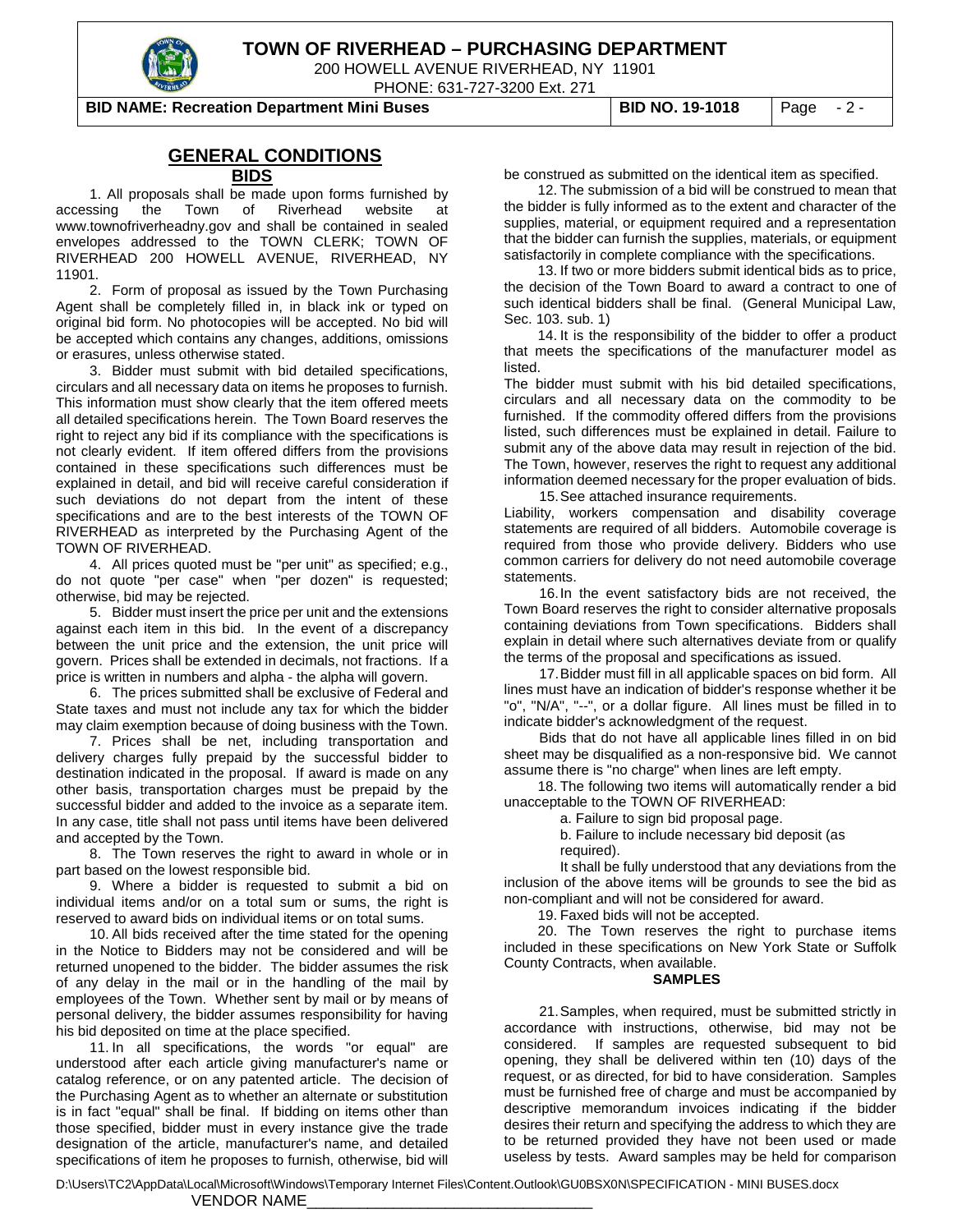

200 HOWELL AVENUE RIVERHEAD, NY 11901

PHONE: 631-727-3200 Ext. 271

#### **BID NAME: Recreation Department Mini Buses | BID NO. 19-1018 | Page - 3 -**

with deliveries. The Town will not be responsible for any samples destroyed or mutilated by examination or testing. Samples shall be removed by the bidder at his expense. Samples not removed within fifteen (15) days after written notice to the bidder will be regarded as abandoned and the Town shall have the right to dispose of them as its own property.

22. All window envelopes/mailers must conform to current U.S. Postal regulations. It is the responsibility of the supplier to be familiar and adhere to these regulations.

#### **AWARD**

23. The Town Board reserves the right to reject any and all bids not deemed for the best interest of the Town and to reject as informal such bids, as in their opinion, are incomplete, conditional, obscure, or which contain irregularities of any kind including unbalanced bids. By an unbalanced bid, it is meant one in which the amount bid for one or more separate items is substantially out of line with the current market prices for the materials and/or work covered thereby.

24. The Town Board reserves the right to waive any informality or to reject any or all bids.

25. Awards will be made to the lowest responsive, responsible bidder, as will best promote the public interest, taking into consideration the reliability of the bidder, the quality of the materials, equipment, or supplies to be furnished, their conformity with the specifications, the purposes for which required, and the terms of delivery.

26.No contract hereunder shall, either in whole or in part, be assigned, transferred, conveyed, sublet or otherwise disposed of to any other person, company or corporation unless approval is first obtained in writing from the Town Purchasing Agent.

27. Should the successful bidder fail to meet a delivery date required by the specifications, the Town Purchasing Agent may, at her discretion, cancel the order and terminate the contract. In such event, the Town will assume no responsibility for any expense or loss to the successful bidder because of such cancellation or termination.

28. Should any material or equipment delivered fail to meet the specifications, the Purchasing Agent may, at her discretion require the vendor to replace the same with material or equipment which does meet the specifications and, at the vendor's expense, to remove the rejected material or equipment from wherever delivered or stored and in the event that such proper replacement and removal is not made by the vendor within 30 days, to cancel the order and terminate the contract, in which event the Town will assume no responsibility for any expense or loss to the vendor because of such cancellation or termination.

29. If the successful bidder fails to deliver within the time specified, or within reasonable time as interpreted by the Town, or fails to make replacement of rejected articles, when so requested, immediately or as directed by the Town, the Town may purchase from other sources to take the place of the item rejected or not delivered. The Town reserves the right to authorize immediate purchase from other sources against rejections on any contract when necessary. On all such purchases the successful bidder agrees to reimburse the Town promptly for excess costs occasioned by such purchases.

Should the cost be less, the successful bidder shall have no claim to the difference. Such purchases will be deducted from contract quantity.

30. A contract may be canceled at the successful bidder's expense upon non-performance or poor performance of contract on ten-calendar day's written notice to the successful bidder.

31. Payments cannot be processed by Town facilities until contract items have been delivered in satisfactory condition and the contractor has submitted a properly completed Invoice to the ordering agency.

32. Extension of Prices - Political subdivisions and districts and others authorized by law including certain non-profit postsecondary, secondary, and elementary educational institutions may participate in contracts resulting from this bid. Upon request, non-town agencies must furnish contractor(s) with the proper tax exemption certificate.

33. It should be noted that the extension of this contract to certain political subdivision and non-public elementary and secondary schools may cause the estimated quantities to vary considerably. However, the contractor must furnish all quantities actually ordered.

34. The TOWN OF RIVERHEAD may require the successful bidder to confirm in writing, within ten days of the Town's request, that said bidder will perform the contract in accordance with its bid. The failure of the bidder to so confirm may result in the cancellation of the contract by the Town in its sole discretion.

35. Any errors in the bid award, which are the fault of the Town, must be forwarded, in writing, to the TOWN OF RIVERHEAD Purchasing Department within five (5) working days of the notification of award. No corrections will be made beyond that date. If errors on the part of the Town are discovered too late to be corrected we will issue a "no award" on those affected items and rebid or quote at a later date.

36. If a successful vendor back orders or delays deliveries the TOWN OF RIVERHEAD reserves the right to rescind their award and to disqualify them from future bidding.

37. Any and all awards resulting from this bid shall be final and shall be for the complete term of the contract. No rescinding of awards will be made because of bidder error or inability to supply them.

38. Title shall not pass until items have been delivered to the Town and accepted by the requesting Department.

39. Executory Clause. It is understood by the parties that this agreement shall be executory only to the extent of the monies available to the TOWN OF RIVERHEAD and appropriated therefore, and no liability on account thereof shall be incurred by the Town beyond the monies available and appropriated for the purpose thereof.

40. The TOWN OF RIVERHEAD reserves the right to extend the term of this contract for any length of time up to one year beyond the time herein specified as the expiration date of this contract at identical terms and conditions. Written notice will be given to the contractor.

41. The TOWN OF RIVERHEAD reserves the right to cancel this contract on 30 days written notice to the contractor(s).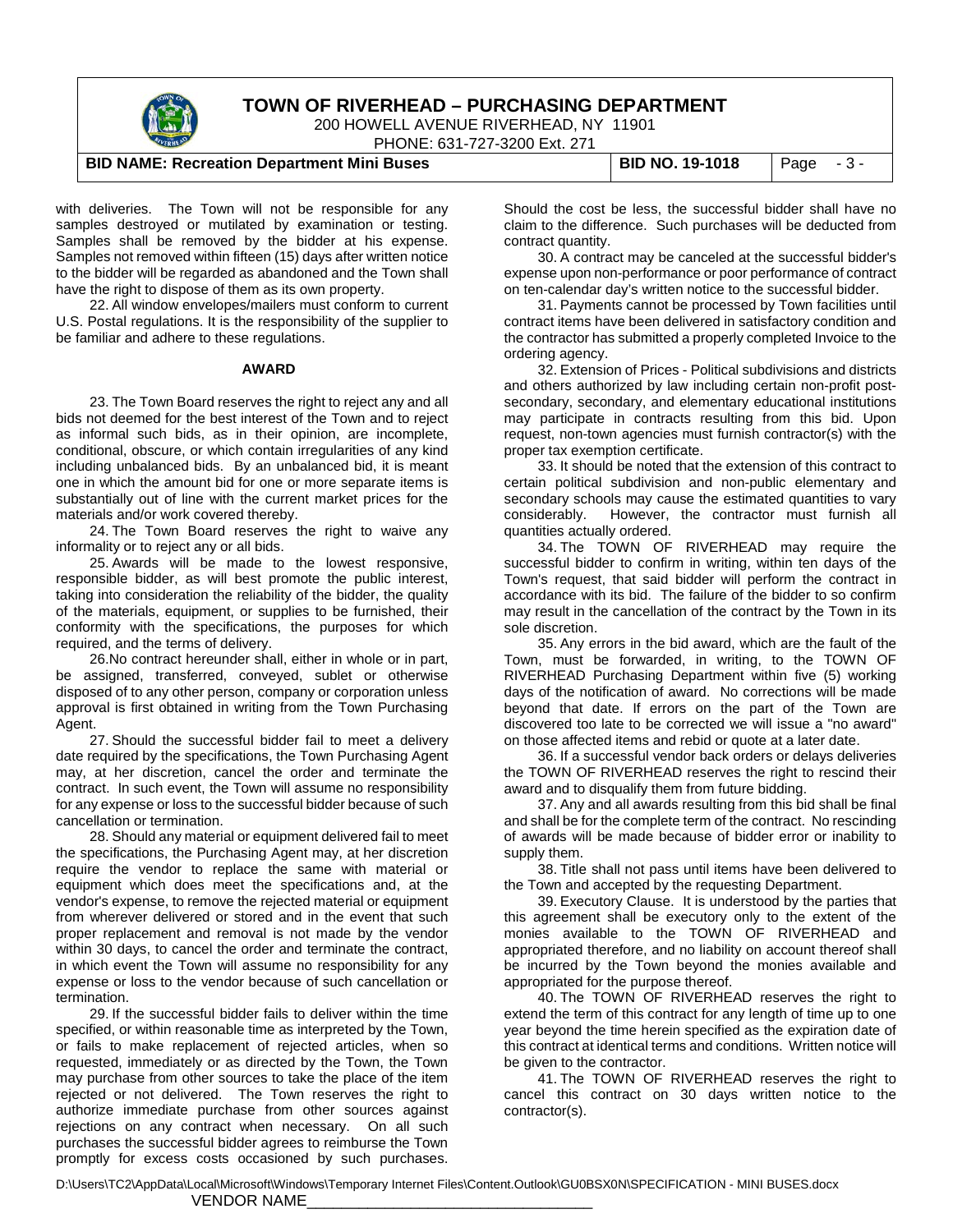

200 HOWELL AVENUE RIVERHEAD, NY 11901

PHONE: 631-727-3200 Ext. 271

**BID NAME: Recreation Department Mini Buses BID NO. 19-1018** Page - 4 -

#### **DELIVERY**

42. Delivery must be made in accordance with the instructions to bidders and specifications. If delivery instructions do not appear on order, it will be interpreted to mean prompt delivery. The decision of the Purchasing Agent as to reasonable compliance with delivery terms shall be final.

 43. The Town must be notified twenty-four (24) hours in advance of delivery. The Town reserves the right to deny acceptance of delivery if this notice is not given, at no cost to the Town.

44.The Purchasing Agent will not accept any deliveries on Saturdays, Sundays or legal holidays, except commodities required for daily consumption or where the delivery is for an emergency.

45.Items shall be securely and properly packed for shipment, storage and stocking in shipping containers and according to accept commercial practice, without extra charge for packing cases, baling, or sacks.

46.The successful bidder shall be responsible for delivery of items in good condition at point of destination. He shall file with the carrier all claims for breakage, imperfections, and other losses, which will be deducted from invoices. The Receiving Department will note for the benefit of successful bidder when packages are not received in good condition. Carton shall be labeled with purchase order or contract number, successful bidder's name and general statement of contents. Failure to comply with this condition shall be considered sufficient reason for refusal to accept the goods.

47.Unless otherwise stated in the specifications, all items must be delivered into and placed at a point within the building as directed by the shipping instructions or the Purchasing Agent. The successful bidder will be required to furnish proof of delivery in every instance.

48.Unloading and placing of equipment and furniture is the responsibility of the successful bidder, and the Town accepts no responsibility for unloading and placing of equipment. Any costs incurred due to the failure of the successful bidder to comply with this requirement will be charged to him. No help for unloading will be provided by the Town, and suppliers should notify their truckers accordingly.

49. All deliveries shall be accompanied by delivery tickets or packing slips. Ticket shall contain the following information for each item delivered:

Contract Number and/or Purchase Order Number Name of Article Item Number (if applicable) **Quantity** Name of the Successful Bidder

 50. Successful bidder may be requested to acknowledge, in writing, receipt of order.

 51. No items are to be shipped or delivered until receipt of an official purchase order from the TOWN OF RIVERHEAD Purchasing Department.

#### **INSTALLATION OF EQUIPMENT**

- 52. The successful bidder shall clean up and remove all debris and rubbish resulting from his work from time to time as required or directed. Upon completion of the work, the premises shall be left in a neat, unobstructed condition, and the buildings broom cleaned, and everything in perfect repair or order. Old materials are the property of the successful bidder unless otherwise specified.
- 53. Equipment, supplies, and materials shall be stored at the site only on the approval of the Purchasing Agent and at the successful bidder's risk. In general, such on-site storage should be avoided to prevent possible damage or loss of the material.
- 54. Work shall be progressed so as to cause the least inconvenience to the Town and with proper consideration for the rights of the other successful bidders or workmen. The successful bidder shall keep in touch with the entire operation and install his work promptly.
- 55. Bidders shall acquaint themselves with conditions to be found at the site and shall assume all responsibility for placing and installing the equipment in the locations required.
- 56. Equipment for trade-in shall be dismantled by the successful bidder and removed at his expense. The condition of the trade-in equipment at the time it is turned over to the successful bidder shall be the same as covered in the specifications, except as affected by normal wear and tear from use up to the time of trade-in. All equipment is represented simply "as is". Equipment is available for inspection only at the delivery point unless otherwise specified.

#### **GUARANTEES BY THE SUCCESSFUL BIDDER**

57. The successful bidder guarantees:

(a) His products against defective material or workmanship and to repair or replace any damages or marring occasioned in transit.

(b) To furnish adequate protection from damage for all work and repair damages of any kind for which he or his workmen are responsible, to the building or equipment, to his own work, or to the work of other successful bidders.

(c) To carry adequate insurance to protect the Town from loss in case of accident, fire, theft, etc.

(d) That all deliveries will be equal to the accepted bid sample.

(e) That the equipment delivered is standard, new, latest model of regular stock product or as required by the specifications; also that no attachment or part has been substituted or applied contrary to manufacturer's recommendations and standard practice. Every unit delivered must be guaranteed against faulty material and workmanship for a period of at least one year from date of delivery. If during this period such faults develop, the successful bidder agrees to replace the unit or the part affected without cost to the Town. Any merchandise provided under the contract, which is or becomes defective during the guarantee-period shall be replaced by the successful bidder free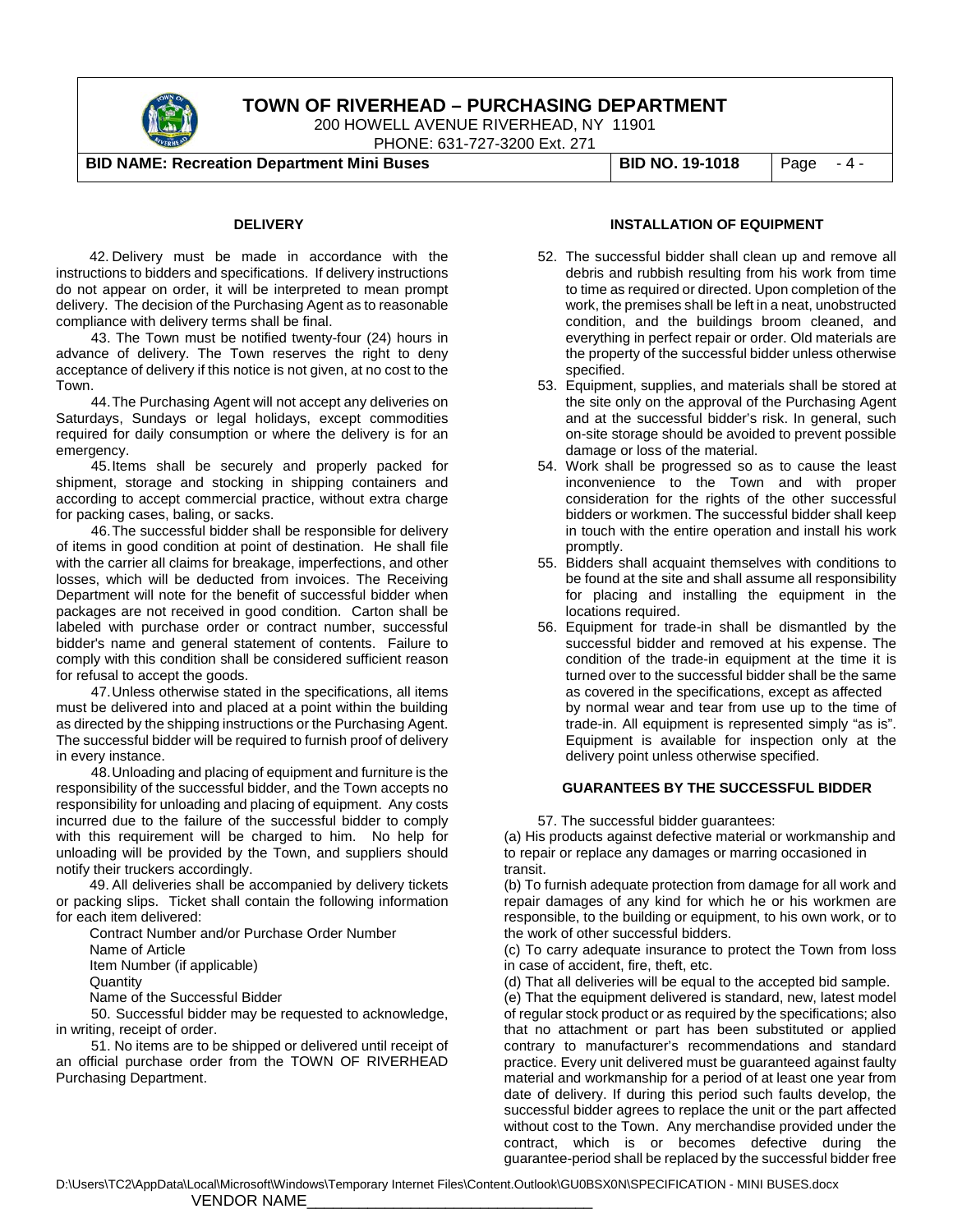

200 HOWELL AVENUE RIVERHEAD, NY 11901

PHONE: 631-727-3200 Ext. 271

#### **BID NAME: Recreation Department Mini Buses | BID NO. 19-1018 | Page - 5 -**

of charge with the specific understanding that all replacements shall carry the same guarantee as the original equipment. The successful bidder shall make any such replacement immediately upon receiving notice from the Town.

#### **SAVING CLAUSE**

58. The successful bidder shall not be held responsible for any losses resulting if the fulfillment of the terms of the contract shall be delayed or prevented by wars, acts of public enemies, strikes, fires, floods, acts of God, or for any other acts not within the control of the successful bidder and which by the exercise of reasonable diligence he is unable to prevent.

#### **GOVERNING LAWS & RULES**

59. Section 167b of the State Finance Law prohibits the purchase of tropical hardwood products. Any bid which included products containing tropical hardwoods shall be deemed non-responsive. Exceptions shall be from an approved source or sole source where no approved equal is available. Section 167b shall apply.

60. The Contractor shall comply with all the provisions of the laws of the TOWN OF RIVERHEAD, the State of New York and of the United States of America which affect municipalities and municipal contracts, and more particularly the Labor Law, the General Municipal Law, the Workmen's Compensation Law, the Lien Law, Personal Property Law, State Unemployment Insurance Law, Federal Social Security Law, State, Local and Municipal Health Law, Rules and Regulations, and any and all regulations promulgated by the State of New York and of amendments and additions thereto, insofar as the same shall be applicable to any contract awarded hereunder with the same force and effect as if set forth at length herein. The bidder's special attention is called to those laws which are set forth below:

61. Section 103-d of the General Municipal Law of the State of New York which reads as follows:

1. Every bid or proposal hereafter made to a political subdivision of the state or any public department, agency or official thereof where competitive bidding is required by statute, rule, regulation or local law, for work or services performed or to be performed or goods sold or to be sold, shall contain the following statement subscribed by the bidder and affirmed by such bidder as true under the penalties of perjury; Non-collusive bidding certification.

> (a)By submission of this bid, each bidder and each person signing on behalf of any bidder certifies, and in the case of a joint bid each party thereto certifies as to its own organization, under penalty of perjury, that to the best of knowledge and belief;

(1) The prices in this bid have been arrived at independently without collusion, consultation, communication, or agreement for the purpose of restricting competition, as to any matter relating to such prices with any other bidder with any

#### competitor;

(2) Unless otherwise required by law, the prices which have been quoted in this bid have not been knowingly disclosed by the bidder and will not knowingly be disclosed by the bidder prior to opening, directly or indirectly, to any other bidder or to any competitor, and

(3)No attempt has been made or will be made by the bidder to induce any other person, partnership or corporation to submit or not to submit a bid for the purpose of restricting competition.

(b) A bid shall not be considered for award nor shall any award be made where (a) (1) (2) and (3) above have not been complied with; provided however, that if in any case the bidder cannot make the foregoing certification, the bidder shall so state and shall furnish with the bid a signed statement which sets forth in detail the reasons therefor. Where (a) (1) (2) and (3) above have not been complied with, the bid shall not be considered for award nor shall any award be made unless the head of the purchasing unit of the political subdivision, public department, agency or official thereof which the bid is made, or his designee, determines that such disclosure was not made for the purpose of restricting competition.

2. The fact that a bidder

(a) Has published price lists, rates or tariffs covering items being procured,

(b) Has informed prospective customers of proposed or pending publication of new or revised price lists for such items, or

(c) Has sold the same items to other customers at the same prices being bid, does not constitute, without more, a disclosure within the meaning of subparagraph one (a).

3. Any bid hereafter made to any political subdivision of the state or any public department, agency or official thereof by a corporate bidder for work or services performed or to be performed or goods sold or to be sold, where competitive bidding is required by statute, rule, regulation, or local law, and where such bid contains the certification referred to in subdivision one of this section, shall be deemed to have been authorized by the Town Board of the bidder, and such authorization shall be deemed to include the signing and submission of the bid and the inclusion therein of the certificate as to non-collusion as the act and deed of the corporation.

62. All regularly manufactured stock electrical items must bear the label of the Underwriters' Laboratories, Inc.

63. Bids on equipment must be on standard new equipment of latest model and in current production, unless otherwise specified. All supplies, equipment, vehicles and materials must meet the provisions of the New York State Public Employee Safety and Health Act of 1980.

64. The form of non-collusion bidding certification following the form of proposal must be executed by the bidder and submitted with the proposal. Bidders must complete the attached TOWN OF RIVERHEAD forms, which include Information Sheet and Vendor Reference Sheet. These forms must be submitted with the proposal.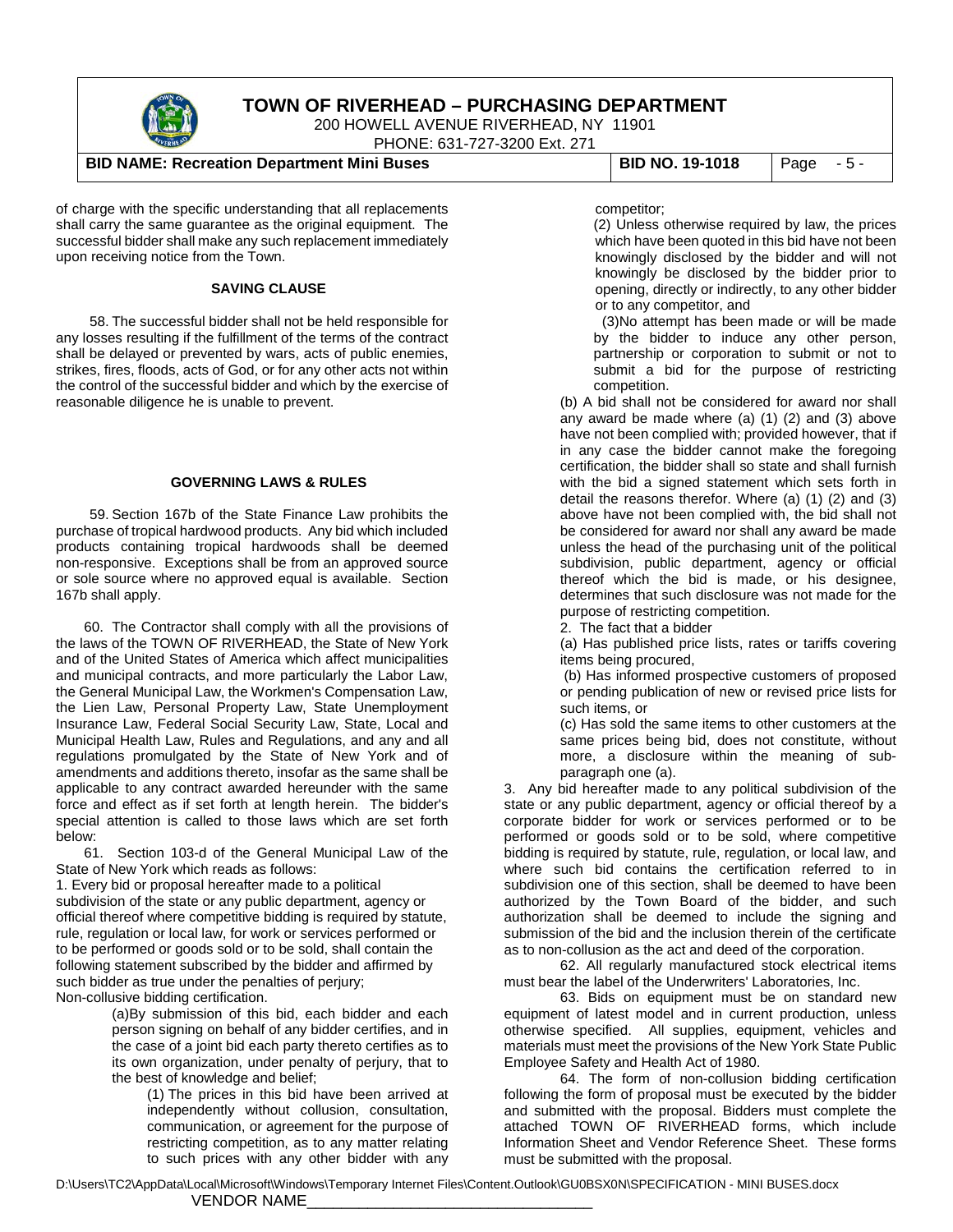

200 HOWELL AVENUE RIVERHEAD, NY 11901

PHONE: 631-727-3200 Ext. 271

#### **BID NAME: Recreation Department Mini Buses BID NO. 19-1018** Page - 6 -

65. The contract will be governed by New York law without regard to the law of the contracts of law; and will be deemed to be made in New York. Vendor and town agree to jurisdiction in New York courts and venue in State and Federal courts located in Suffolk County, New York.

any person acting on behalf of the Contractor or subcontractor discriminate in any manner against or intimidate any employee hired for the performance of work under this contract on account of the items listed herein.

#### **ADDENDA AND INTERPRETATIONS**

66. No verbal interpretation of the intent of any of the specifications or other Contract Documents will be made before receipt of bids. Requests for interpretations prior to receipt of bids must be presented, in writing, to the Purchasing Agent, TOWN OF RIVERHEAD 200 HOWELL AVENUE, RIVERHEAD, NY 11901, , and to be given consideration must be received by the Purchasing Agent at least five (5) business days prior to the date set for the opening of bids.

67. Any interpretation, and any additional information or instruction will, if issued, be in the form of a written Addenda sent to all holders of Contract Documents at the addresses furnished therefor, at least two (2) days prior to date set for the opening of bids.

68. Failure of any bidder to receive any Addenda shall not relieve such bidder from any obligation under this bid as submitted. All Addenda so issued shall become a part of the Contract Documents.

#### **QUALIFICATIONS OF BIDDERS**

69. The Town reserves the right to make such investigation as it may deem necessary or advisable to determine any bidder's ability to do the work, and the bidder shall furnish to the Town, on request, all data and information pertinent thereto. The Town reserves the right to reject any bid if such investigation fails to satisfy the Town that the bidder is fully qualified to do the work. Financial instability of a bidder may be cause for non-award.

70. Conditional bids will be considered informal and will be rejected.

#### **EXCEPTIONS TO GENERAL CONDITIONS**

71. All of the above statements shall hold true to all bids unless superseded by specific information included in the General Specifications or Product Specifications in the bid document.

#### **NON-DISCRIMINATION**

72. The bidder agrees to comply with the TOWN OF RIVERHEAD Non-Discrimination Policy. There shall be no discrimination because of race, creed, color, national origin, ancestry, age, sex, physical appearance, marital status, disability, arrest or conviction record, political belief, or sexual orientation in the employment of persons for work under this contract, whether performed by the Contractor or any subcontractor. Neither shall the Contractor or subcontractor or

D:\Users\TC2\AppData\Local\Microsoft\Windows\Temporary Internet Files\Content.Outlook\GU0BSX0N\SPECIFICATION - MINI BUSES.docx

#### VENDOR NAME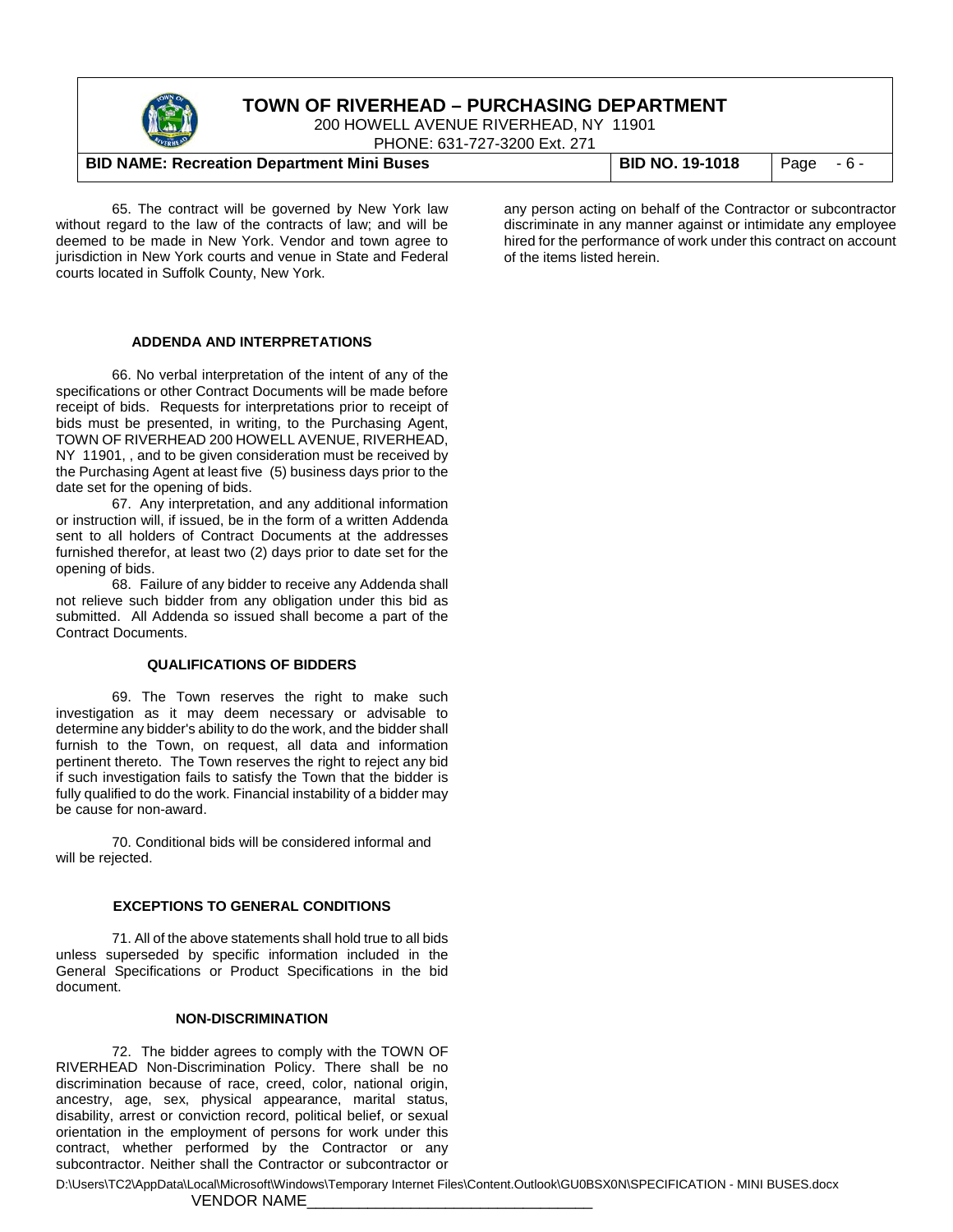200 HOWELL AVENUE RIVERHEAD, NY 11901,

PHONE: 631-727-3200

**BID NAME: Recreation Department Mini Buses | BID NO. 19-1018 | Page - 7 -**

**STANDARD INSURANCE REQUIREMENTS**

(For all contracts **EXCEPT** blasting, hazardous waste, bridges, and other specialties)

# **TOWN OF RIVERHEAD CONTRACT INSURANCE REQUIREMENTS**

**\*\*Contractor/vendor shall not commence work under this contract until all insurance required under this contract has been obtained, and such insurance has been approved by the TOWN OF RIVERHEAD.\*\***

**INSURANCE IDENTIFICATION**: **THE BID NUMBER IS TO APPEAR ON ALL INSURANCE CERTIFICATES.**

**INDEPENDENT CONTRACTOR**: The CORPORATION/CONTRACTOR/AGENCY/CONSULTANT, is an independent contractor and covenants and agrees that it, its agents, servants and/or employees will neither hold itself/themselves out as, nor claim to be an employee, servant or agent of the TOWN OF RIVERHEAD, and that it, its agents and employees will not make claim, demand or application to or for any right or privilege applicable to an officer or employee of the TOWN OF RIVERHEAD including, but not limited to Worker's Compensation coverage, Unemployment Insurance benefits, Social Security coverage or retirement membership or credit.

**INSURANCE:** Contractor/vendor shall not commence work under this contract until he has obtained all insurance required under the following paragraphs, and the TOWN OF RIVERHEAD has approved such insurance.

**WORKERS' COMPENSATION:** Contractor/vendor shall take out and maintain during the life of this contract, such insurance as will protect both the owner and the contractor from claims under worker's compensation acts and amendments thereto and from any other claims for property damage and for personal injury including death, which may arise from operations under this contract, whether such operations by contractor or by any other party directly or indirectly employed by the contractor. Copy of Certificate shall be provided to the TOWN OF RIVERHEAD. If **Vendor/Contractor** is not required to carry such insurance, **Vendor/Contractor** must submit form WC/DB-100, attesting to the fact that it is not required to do so.

**WORKERS' COMPENSION REQUIREMENTS:** To assist the State and municipal entities in enforcing WCL section 57, VENDORS seeking to enter into contracts with municipalities MUST provide ONE of the following forms to the government entity entering into a contract:

- **IF VENDOR IS REQUIRED TO CARRY COVERAGE & HAS AN OUTSIDE CARRIER,** submit Form C-105.2, "Certificate of Workers' Compensation Insurance" (the VENDOR"S insurance carrier will send this form to the government entity at VENDOR'S request). (**PLEASE NOTE:** The State Insurance Fund provides its own version of this form, the U-26.3)
- **IF VENDOR IS REQUIRED TO CARRY COVERAGE & IS SELF INSURED,** submit Form SI-12, "Certificate of Worker's Compensation Self-Insurance" (the VENDOR'S Group Self-Insurance Administrator will send this form to the government entity at VENDOR'S request).
- **IF VENDOR IS NOT REQUIRED TO CARRY COVERAGE,** submit Form WC/DB-100, "Affidavit for New York Entities with No Employees and Certain out of State Entities, That New York State Workers' Compensation and/or Disability Benefits Insurance is Not Required" (this form and the instructions for completing it are available for download from the link below).

**DISABILITY INSURANCE & UNEMPLOYMENT INSURANCE:** Contractor/vendor shall take out and maintain during the entire term of the contract any disability benefits and unemployment insurance as required by law. Copy of Certificate shall be provided to the TOWN OF RIVERHEAD.

**DISABILITY BENEFITS REQUIREMENTS:** To assist the State and municipal entities in enforcing WCL Section 220(8), VENDORS/CONTRACTORS seeking to enter into contract with municipalities MUST provide ONE of the following forms to the government entity entering into a contract: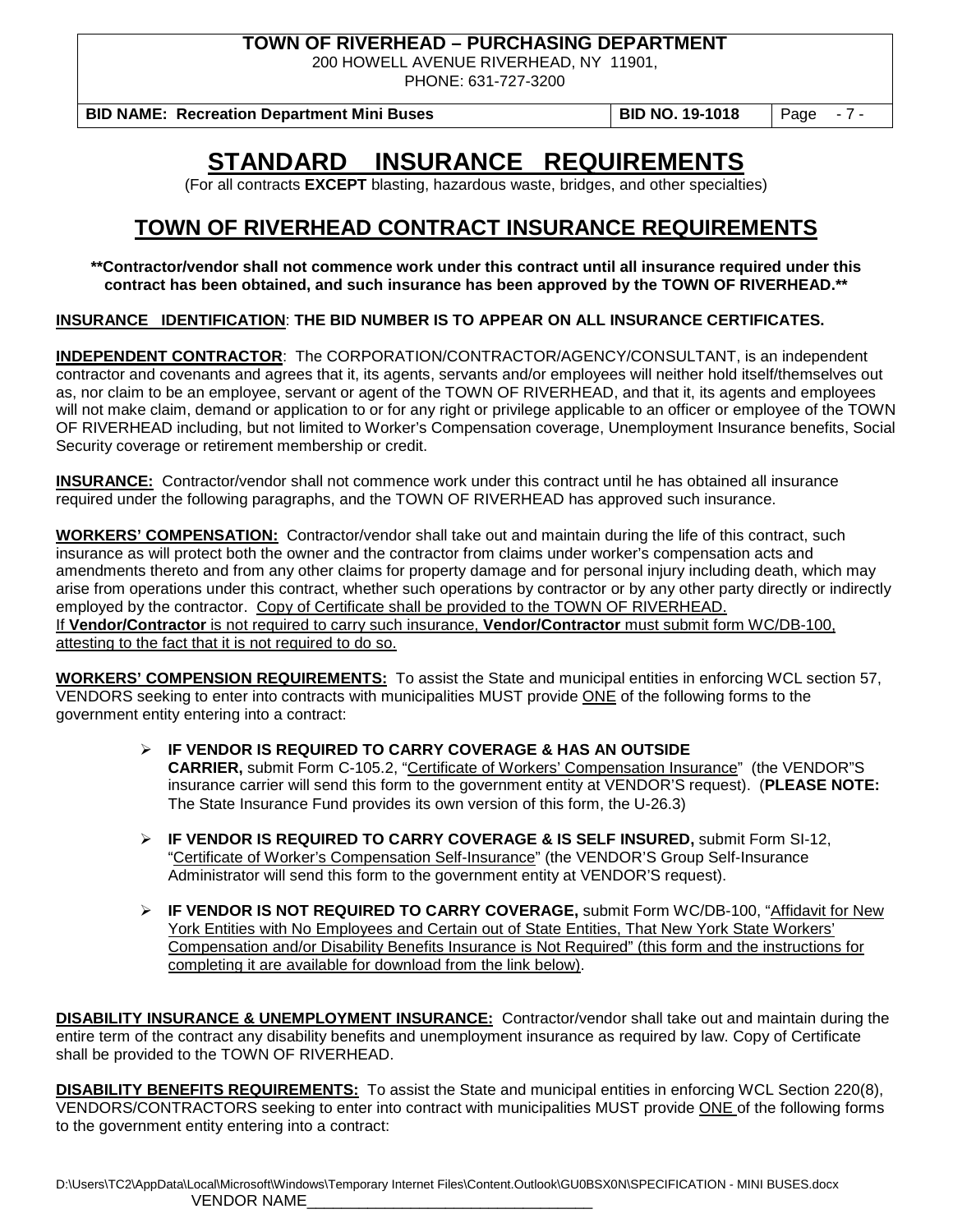200 HOWELL AVENUE RIVERHEAD, NY 11901,

PHONE: 631-727-3200

| <b>BID NAME: Recreation Department Mini Buses</b> | <b>BID NO. 19-1018</b> | $\vert$ Page $-8$ - |
|---------------------------------------------------|------------------------|---------------------|

- **IF VENDOR/CONTRACTOR IS REQUIRED TO CARRY COVERAGE & HAS AN OUTSIDE CARRIER,**  submit Form DB-120.1, "Certificate of Disability Benefits Insurance" (the VENDOR'S/CONTRACTOR'S insurance carrier will send this form to the government entity at VENDOR'S/CONTRACTOR'S request).
- **IF VENDOR/CONTRACTOR IS REQUIRED TO CARRY COVERAGE & IS SELF INSURED,** submit Form DB-155, "Certificate of Disability Self-insurance" (the VENDOR/CONTRACTOR must call the Workers Comp. Board's Self-Insurance Office @ 518-402-0247).
- **IF VENDOR/CONTRACTOR IS NOT REQUIRED TO CARRY COVERAGE,** submit Form WC/DB-100, "Affidavit For New York Entities with no employees and Certain Out of State entities, that New York State Workers' Compensation and/or Disability Benefits Insurance Coverage is not Required" (this form and the instructions for completing it are available for download from the link below).

#### **PLEASE note that ACORD forms are NOT acceptable proof of New York State Workers' Compensation or Disability Benefits insurance coverage.**

Form WC/DB-100 and the instructions for completing it are available on the Board's website, **[www.wcb.state.ny.us,](http://www.wcb.state.ny.us/)**  under the heading "Common Forms." It may also be obtained by writing or visiting any District Office of the Workers' Compensation Board. Affidavits must be stamped as received by the NYS Workers' Compensation Board.

**GENERAL LIABILITY INSURANCE:** The contractor/vendor shall take out and maintain during the life of the contract, such bodily injury liability and property damage liability insurance as shall protect him and the Town from claims for damages for bodily injury including accidental death, as well as from claims for property damage which may arise from operations under this contract, whether such operations be by himself or by any subcontractor or by anyone directly or indirectly employed by either of them. It shall be the responsibility of the contractor/vendor to maintain such insurance in amounts sufficient to fully protect himself and the Town, but in no instance shall amounts be less than those set forth below. These amounts are specified only to establish the **minimum** coverage acceptable.

Bodily injury liability insurance in an amount not less than \$1,000,000 (one million dollars) for damages on account of any one accident, and in an amount of not less than \$2,000,000 (two million dollars) on account of all accidents.

#### **OTHER CONDITIONS OF COMMERCIAL GENERAL LIABILITY INSURANCE:**

- 1. Coverage shall be written on commercial general liability form.
- 2. Coverage shall include:
	- A. Contractual liability
	- B. Independent contractors<br>C. Products and completed
	- Products and completed operations

**AUTOMOBILE LIABILITY INSURANCE:** Automobile bodily injury liability and property damage liability insurance shall be provided by the contractor/vendor with a minimum combined single limit (CSL) of \$1,000,000 (one million dollars).

Automobile coverage is required from those who provide delivery. Bidders who use common carriers for delivery do not need automobile coverage statements.

#### **OTHER CONDITIONS OF AUTOMOBILE LIABILITY INSURANCE:**

- 1. Coverage shall include:
	- A. All owned vehicles
		- B. Hired car and non-ownership liability coverage
		- C. Statutory no-fault coverage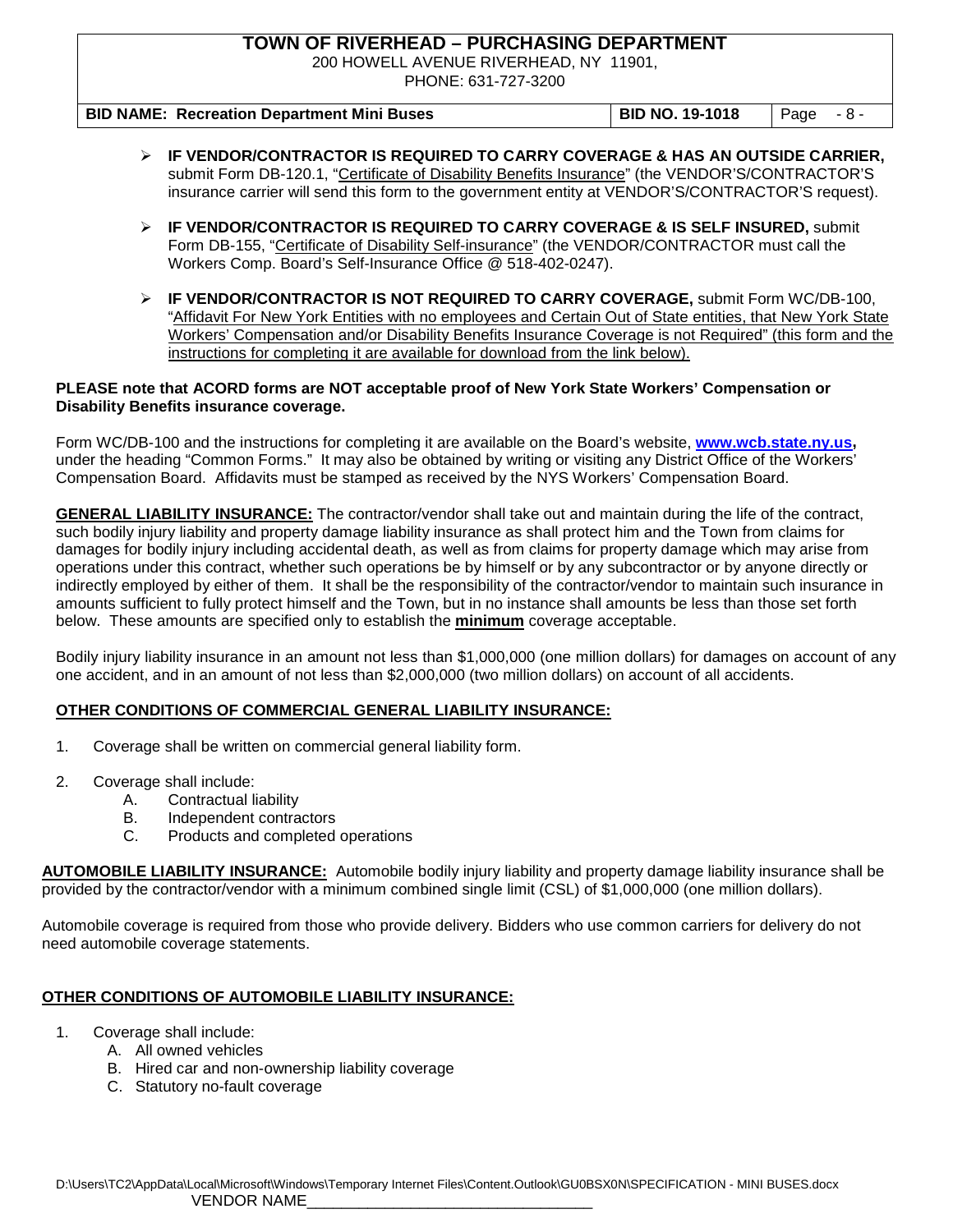200 HOWELL AVENUE RIVERHEAD, NY 11901,

PHONE: 631-727-3200

**BID NAME: Recreation Department Mini Buses | BID NO. 19-1018 | Page - 9 -**

### **ADDITIONAL CONDITIONS OF INSURANCE:**

The policies of insurance shall be in such form and shall be issued by such company or companies as may be satisfactory to the TOWN OF RIVERHEAD. The policy certificates shall specify the effective dates of the policies, the limits of liability there under, and contain a provision that the said insurance will not be canceled except upon thirty (30) days' notice in writing to the TOWN OF RIVERHEAD. Vendor/Contractor shall not cancel any policies of insurance required hereunder either before or after completion of the work without written consent of the TOWN OF RIVERHEAD.

**CERTIFICATE OF INSURANCE:** The contractor/vendor shall file with the TOWN OF RIVERHEAD, prior to commencing work under this contract, a certificate of insurance.

#### **1. Certificate of insurance shall include:**

- A. Name and address of insured
- B. Issue date of certificate
- C. Insurance company name
- D. Type of coverage in effect
- E. Policy number
- F. Inception and expiration dates of policies included on certificate.
- G. Limits of liability for all policies included on certificate.

Description of operations/locations/etc. Box must include the statement:

### **"THE TOWN OF RIVERHEAD IS LISTED AS ADDITIONAL INSURED"**

2. If the contractor's/vendor's insurance policies should be non-renewed, cancelled or expire during the life of the contract, the Town shall be provided with a new certificate indicating the replacement policy information as requested above. Thirty days (30) prior written notice to the TOWN OF RIVERHEAD for cancellation is applicable.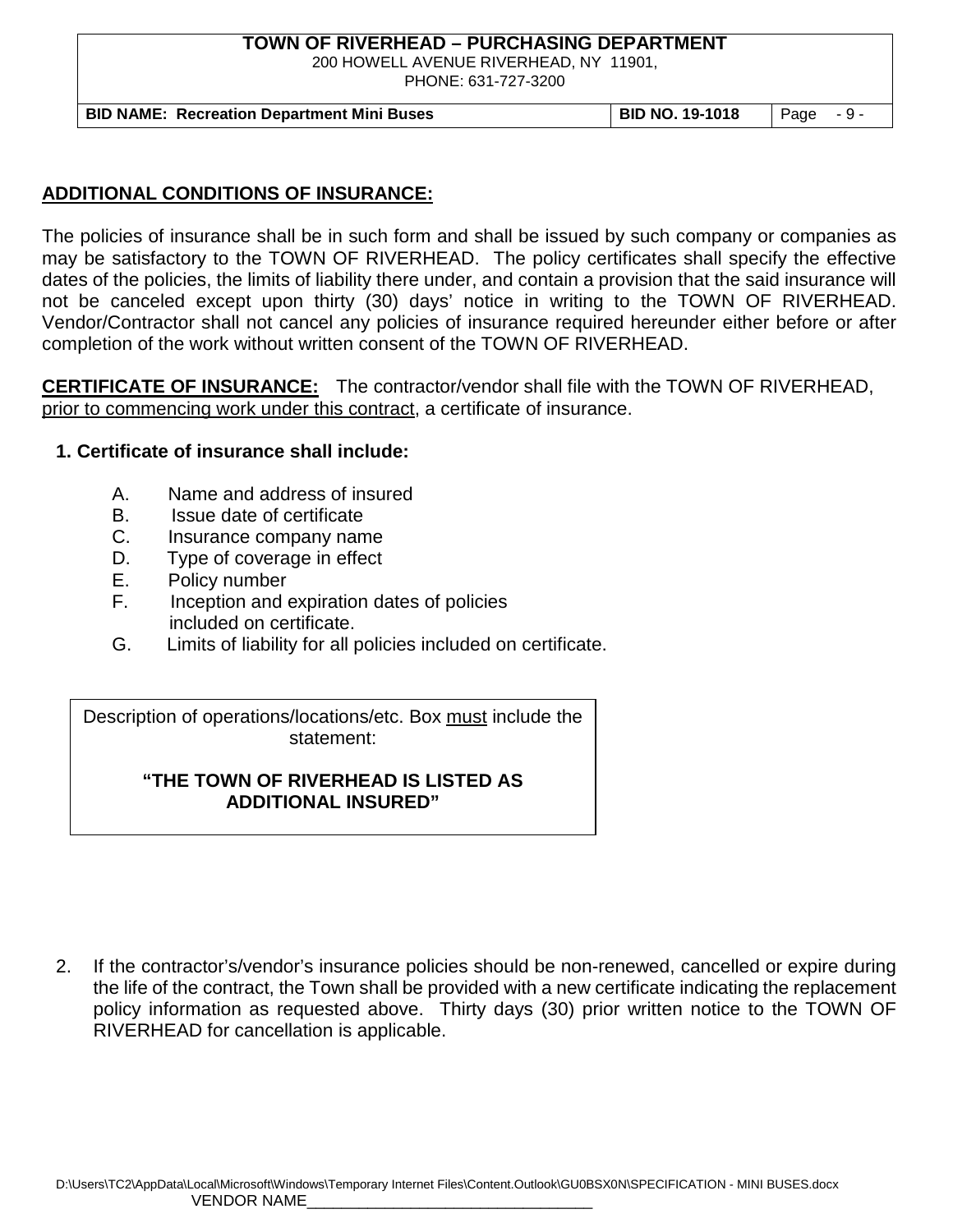200 HOWELL AVENUE RIVERHEAD, NY 11901,

PHONE: 631-727-3200

**BID NAME: Recreation Department Mini Buses BID NO. 19-1018** Page - 10 -

#### **INDEMNIFICATION BY CONTRACTOR/VENDOR:**

The CONTRACTOR/VENDOR agrees to protect, defend, indemnify and hold the TOWN OF RIVERHEAD and its employees free and harmless from and against any and all losses, claims, liens demands and causes of action of every kind or character, including claims, liens, debts, personal injuries, death (including claims or losses by or death of employees of the TOWN OF RIVERHEAD or the CONTRACTOR/VENDOR), and without limitation by enumeration, all other claims or demands of every character occurring or in any wise incident to, in connection with, or arising, directly or indirectly, out of this Agreement. The CONTRACTOR/VENDOR agrees to investigate, handle, respond to, provide defense for, and defend any such claims, demands or suits at its sole expense and agrees to bear all other costs and expenses related thereto, even if such claims, demands or suits are groundless, false or fraudulent.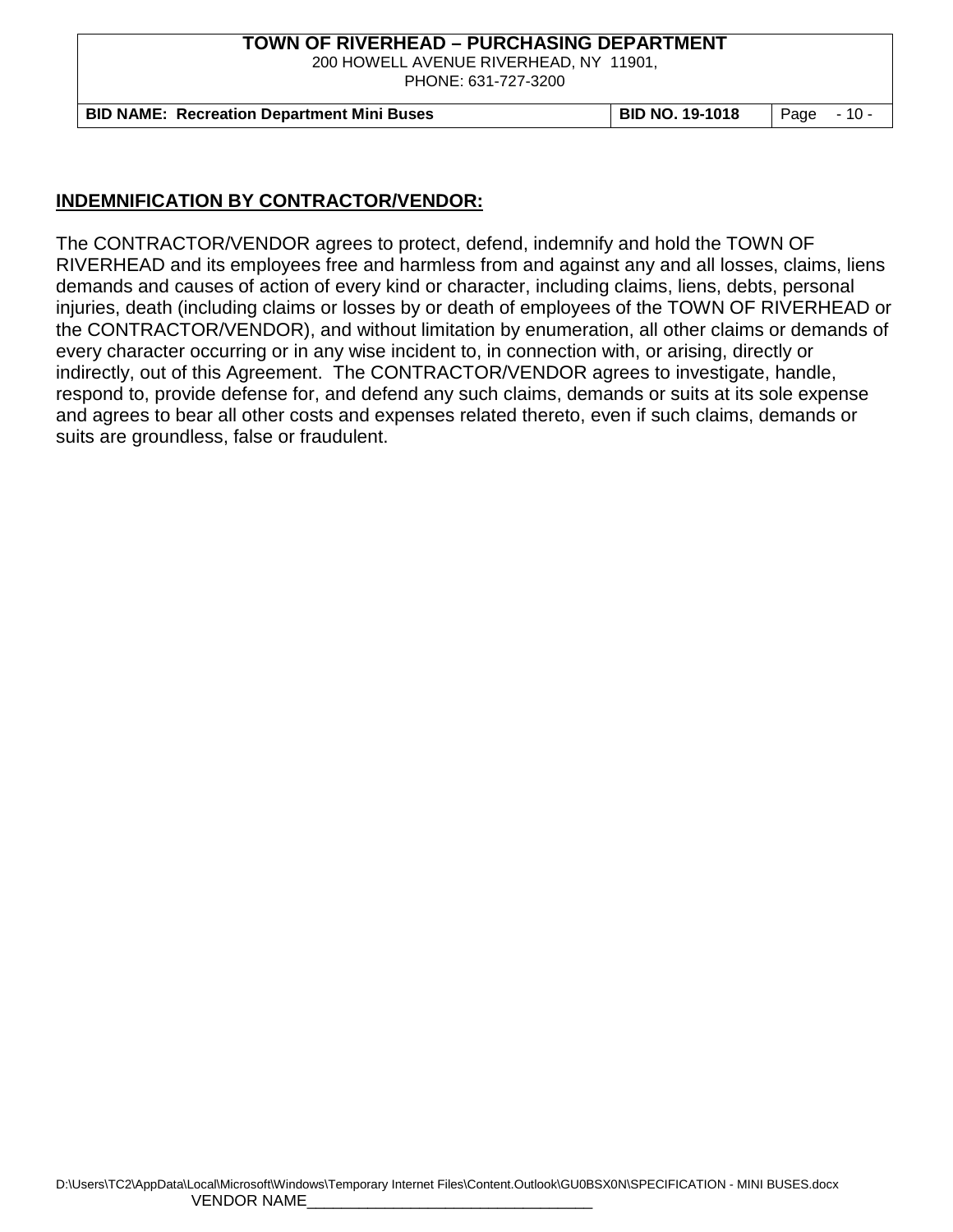200 HOWELL AVENUE RIVERHEAD, NY 11901,

PHONE: 631-727-3200

**BID NAME: Recreation Department Mini Buses BID NO. 19-1018** Page - 11 -

#### **GENERAL SPECIFICATIONS**

### **1.0 SCOPE**

The purpose of this document is to establish the price for the purchase and delivery of one (1) new 14-PASSENGER SEAT MINI BUS and one (1) new 16-PASSENGER SEAT and 2- WHEELCHAIR CAPACITY MINI BUS. The equipment will be delivered to the TOWN OF RIVERHEAD Municipal Garage located at **1412 ROUTE 58, RIVERHEAD, NY 11901**. The equipment is to be delivered with implements and accessories as noted in the detailed specifications. The equipment shall be fully operational and complete.

#### **2.0 BID OPENING TIME**

Bid will be opened at the TOWN CLERKS OFFICE, 200 HOWELL AVENUE RIVERHEAD, NY 11901, NEW YORK 11901

| <b>BID NUMBER</b> | DATE OF OPENING | 'IME |
|-------------------|-----------------|------|
|                   |                 |      |

19-1018 OCTOBER 18, 2019 11:00 A.M.

**Vendors are urged to hand deliver or mail bids in early. Late bids will not be accepted and will be returned unopened to the vendor**. Do not rely on overnight delivery services since they are very often unreliable.

#### **3.0 METHOD OF AWARD**

Bid shall be awarded to the lowest responsive, responsible bidder meeting the stated requirements.

#### **4.0 UNBALANCED BIDS**

The Purchasing Agent reserves the right to reject any and all bids not deemed for the best interest of the Town and to reject as informal such bids, as in her opinion, are incomplete, conditional, obscure, or which contain irregularities of any kind including unbalanced bids. By an unbalanced bid, it is meant one in which the amount bid for one or more separate items is substantially out of line with current market prices for the materials and/or work covered thereby.

#### **5.0 RESCIND OF AWARD**

After Purchasing has made an award, and all participating agencies are notified, there will be a \$250.00 charge to vendors who then discover a mistake in their bid award and want the award rescinded. It is costly for the Town to refigure bid awards, notify all agencies involved and change all our records. Vendors should take care figuring bids **prior to** submission. The vendor requesting a bid rescind will be billed by Purchasing. If the vendor does not pay the bill, the entire award may be rescinded and the vendor's responsibility will be questioned for future bids. If the successful vendor exhibits a history of backorders or delayed deliveries the TOWN OF RIVERHEAD reserves the right to rescind their award and the vendor's responsibility will be questioned for future bids.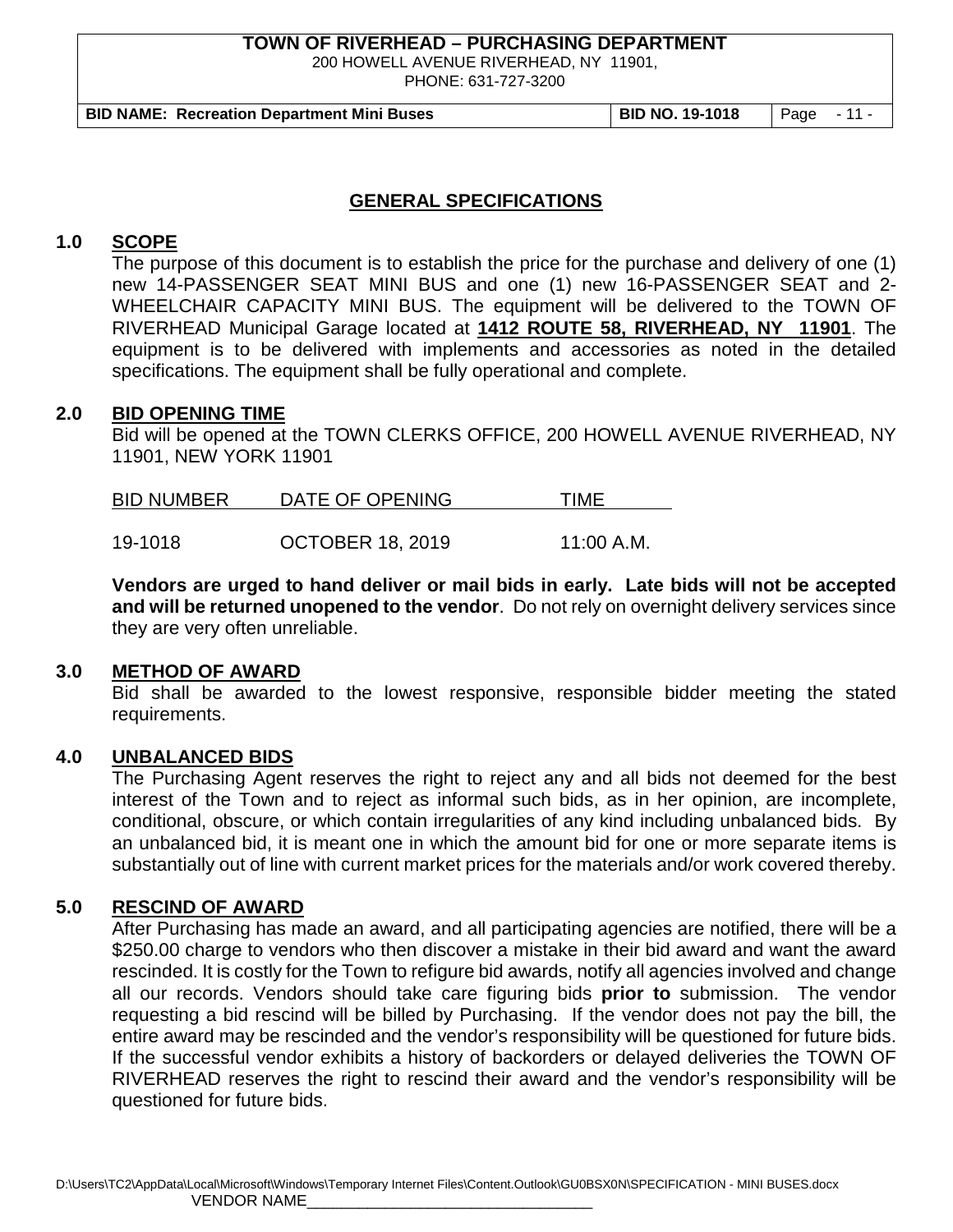200 HOWELL AVENUE RIVERHEAD, NY 11901,

PHONE: 631-727-3200

| <b>BID NAME: Recreation Department Mini Buses</b> | <b>BID NO. 19-1018</b> | $\vert$ Page $\vert$ - 12 - |  |
|---------------------------------------------------|------------------------|-----------------------------|--|

## **6.0 ERRORS**

Any errors in the bid award, which are the fault of the Town, must be forwarded, in writing, to the TOWN OF RIVERHEAD Purchasing Department within five (5) working days of the notification of award. No corrections will be made beyond that date. If errors on the part of the Town are discovered too late to be corrected we will issue a "no award" on those affected items and rebid or quote at a later date.

## **7.0 CONTRACT PERIOD**

The contract period shall be from date of award through satisfactory delivery of all equipment ordered.

## **8.0 BID RESERVATIONS**

Bids submitted shall remain in effect for forty-five (45) days past the date of bid opening.

## **9.0 INSURANCE**

See attached STANDARD INSURANCE REQUIREMENTS.

## **10.0 CERTIFICATION**

The submission of this bid certifies that the bidder has read, is familiar with, and will comply with any and all segments of these specifications, to include but not limited to: Cover Letter, General Conditions, Insurance Requirements, Product Specifications and Conditions, Delivery and Backorder Requirements (as applicable).

#### **11.0 NON-COLLUSIVE STATEMENT**

The submission of this statement certifies that the prices in this bid have been arrived at independently without collusion, consultation, communication, or agreement for the purpose of restricting competition, as to any matter relating to such prices with any other bidder or with any competitor.

#### **12.0 GUARANTEED TIME OF DELIVERY**

The Town must receive all products ordered within the time estimated by the vendor on the bid return sheet. All delivery locations are within the boundaries of the TOWN OF RIVERHEAD and are specified on individual purchase orders. In the event the successful bidder fails to deliver the specified items in good order within the time frame allowed, the TOWN OF RIVERHEAD reserves the right to purchase the product elsewhere, and any excess cost to the TOWN OF RIVERHEAD will be absorbed by such delinquent successful bidder.

Unloading of items from the delivery truck and the safe and secure placement of the items in the designated area is the responsibility of the successful vendor and the Town accepts no responsibility for unloading and placing the items.

#### **13.0 PRICE**

Prices shall be net FOB any point in the TOWN OF RIVERHEAD, New York. Price quoted shall include all delivery costs.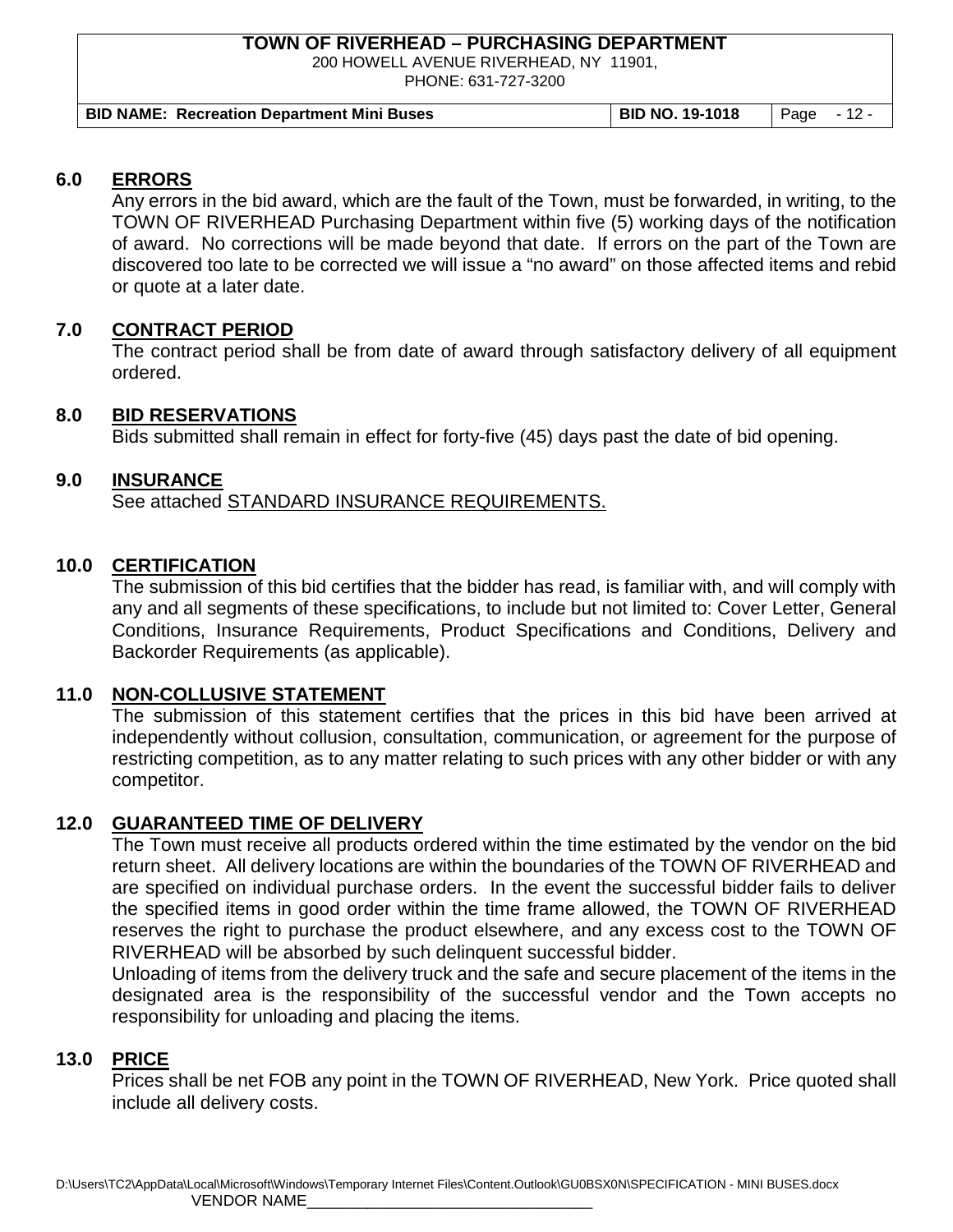200 HOWELL AVENUE RIVERHEAD, NY 11901,

PHONE: 631-727-3200

| <b>BID NAME: Recreation Department Mini Buses</b> | <b>BID NO. 19-1018</b><br>$\vert$ Page $-13$ - |
|---------------------------------------------------|------------------------------------------------|
|---------------------------------------------------|------------------------------------------------|

### **14.0 PAYMENT**

Payments cannot be processed by the Town facilities until contract items have been delivered in satisfactory condition with an invoice referring to the TOWN OF RIVERHEAD Bid Item number for all individual items and mailed to the bill to address indicated on the Purchase Order. All items will be billed at the bid price in effect at the time the order is placed.

## **15.0 NYS/ ANY NY COUNTY/EASTERN SUFFOLK BOCES CO-OP CONTRACTS**

The Town reserves the right to purchase items included in this bid from New York State and any NY County and CO-OP Contracts when available.

## **16.0 REGULATIONS / QUALITY**

All products must meet Town of Riverhead specifications. Any deviations from the specifications, supported by documentation, shall be considered sufficient cause for immediate cancellation of the contract. All products must meet all applicable Local, State, and Federal Regulations.

#### **17.0 BRAND NAME**

Alternative or "or equal" item must be equal in quality, and specifications. The Town's decision as to the acceptance of the product as equal will be final. The use of a brand name is for the purpose of describing the standards of quality, performance and characteristics desired and is not intended to limit or restrict competition.

#### **18.0 INFORMATION TO BE FURNISHED WITH BID**

It is the responsibility of the bidder to offer a product that meets the minimum specifications of the Town as listed.

The bidder must submit with his bid detailed specifications, circulars, and all necessary data on the equipment to be furnished. If the equipment offered differs from the provisions listed, such differences must be explained in detail. The Town, however, reserves the right to request any additional information deemed necessary for the proper evaluation of bids. Failure to provide samples or data as specified by the Town may result in rejection of the bid.

The bidder shall indicate the manufacturer's name and the catalog reference or model number of the item or items offered.

# **19.0 WARRANTY / GUARANTEE**

Please see detailed specifications. Please note if defects occur during this time, the defective items shall be replaced or corrected by the contractor without cost to the Town except where it shall be clearly shown that the defect is due to misuse and not to faulty manufacture. The bidder must include a copy with the bid response.

### **20.0 QUANTITIES**

The TOWN OF RIVERHEAD intends to purchase at least one (1) unit of each seating capacity under this contract if funding allows but may order less or more, if necessary. However, the contractor must furnish the quantity actually ordered.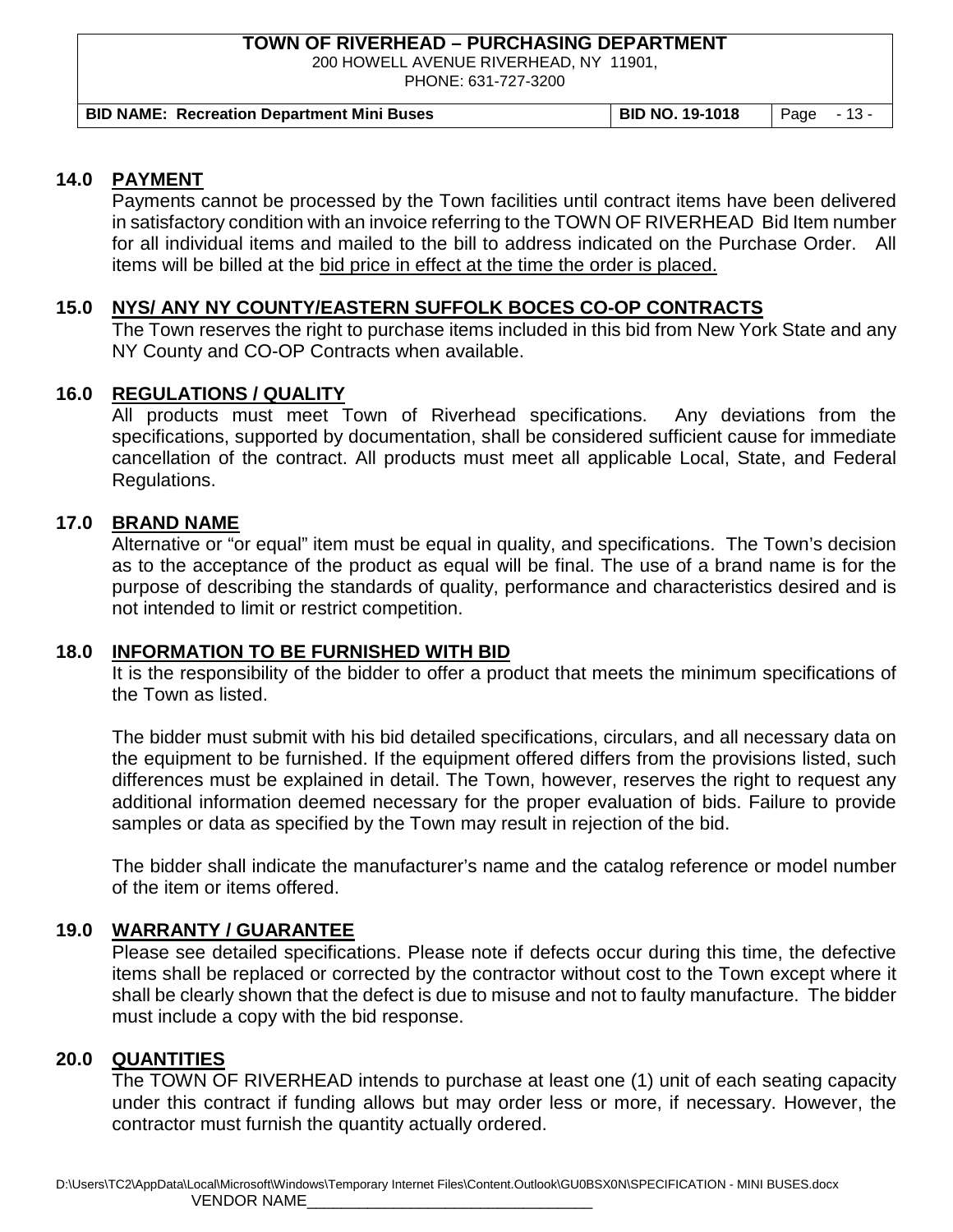200 HOWELL AVENUE RIVERHEAD, NY 11901,

PHONE: 631-727-3200

| <b>BID NAME: Recreation Department Mini Buses</b> | BID NO. 19-1018   Page - 14 - |  |
|---------------------------------------------------|-------------------------------|--|
|---------------------------------------------------|-------------------------------|--|

#### **21.0 EXCEPTIONS**

When a vendor qualifies a bid by requiring a specific dollar amount or quantity of product must be purchased, or in any way qualifies the bid, the Town may reject it.

#### **22.0 COMPLETION OF REQUIRED INFORMATION-PRICES, NOTATIONS, AND MISTAKES**

Bidder must fill in all applicable spaces on the bid proposal form. The information must be in typed figures or printed legibly in black ink. Mistakes may be crossed out and corrections typed or printed adjacent to the mistake and initialed in ink by the person who signs the bid. Under no circumstances should white out, correction tape, etc. be used on the bid proposal forms. Bids that use white out or correction tape may be disqualified as non-responsive.

All lines must have an indication of bidder's response whether it be "0", "NA", "--@", or a dollar figure. All lines must be filled in to indicate bidder's acknowledgment of the request. Bids that do not have all applicable lines filled in on bid sheet may be disqualified as a non-responsive bid. There can be no assumption of "no charge" when lines are left blank.

#### **23.0 SUSPENSION AND DEBARMENT**

By submission of this bid and signing bid form, bidder certifies that its organization, its principals and any sub-recipients are not currently suspended or debarred from doing business with the State of New York or Federal Government.

#### **24.0 BID SECURITY/BOND** Not applicable.

#### **25.0 INSPECTION**

The TOWN OF RIVERHEAD reserves the right to visit and inspect the facilities of each bidder to ascertain that the services desired can in fact be provided. When, in the opinion of the Purchasing Agent, the facilities and/or proposal of a bidder are not adequate to provide the services required, such bid and/or proposal may be rejected, and awarded to a bidder whose facilities and/or proposal are considered to be in the best interest of the Town.

#### **26.0 CONFORMITY**

All bidders must conform to the final approved specifications.

#### **27.0 SPECIFIED MATERIALS**

In all cases, materials must be furnished as specified; but where brand names are used, consider the term "or approved equal" to follow.

#### **28.0 MUNICIPAL EXEMPT STATUS**

The Town is exempt from the payment of Federal, State and local taxes. Taxes must not be included in proposal prices. The Town will furnish necessary exemption paperwork upon request.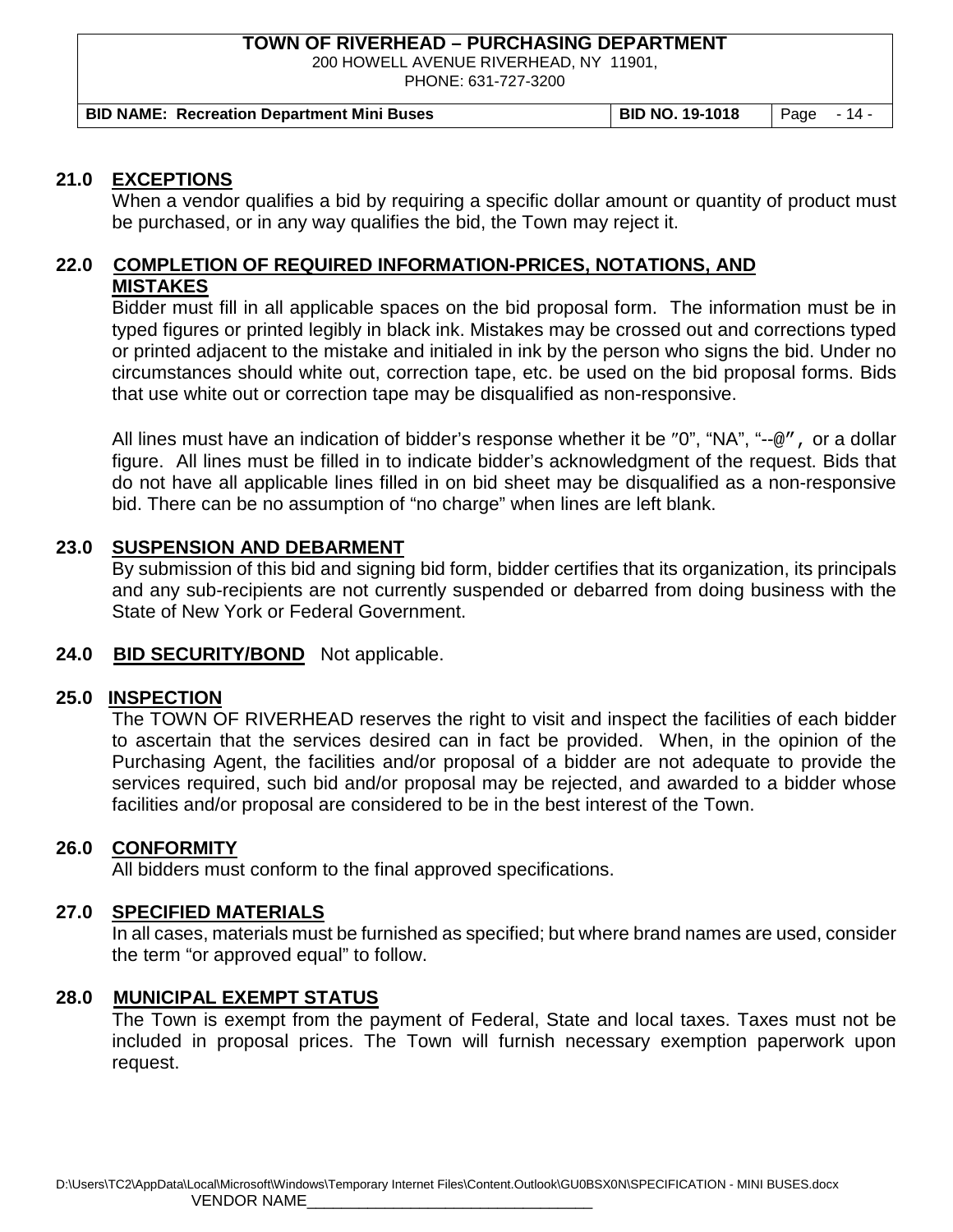200 HOWELL AVENUE RIVERHEAD, NY 11901,

PHONE: 631-727-3200

**BID NAME: Recreation Department Mini Buses BID NO. 19-1018** Page - 15 -

#### **29.0 QUOTED PRICE REQUIREMENTS**

The price quoted in any proposal shall include all items of labor, material, tools, equipment and other costs necessary to fully complete the manufacture and delivery of the items pursuant to these specifications to be delivered to the Town.

## **30.0 COMPLETION DATE REQUIREMENTS**

Bidder shall submit the earliest possible completion date with his bid. Receipt of the equipment from the contractor's authorized representative or on common carrier's manifest by the Town will constitute delivery. The delivery date of the completed equipment shall be determined at the time of Award based on the delivery time specified by the bidder in his Bid Return Sheet. The bidder shall notify the Town at least two days before delivery of the date on which the equipment will be delivered. In the event of delay in the completion of the delivery of the equipment beyond the date the successful bidder specified, the Town may consider contract cancellation.

#### **31.0 ACCEPTANCE DATE**

The acceptance date of the items will be determined after the items have been delivered and inspected for damage.

#### **32.0 DELAYED DELIVERY**

In the event delivery of completed products under this contract shall be necessarily delayed because of strike, injunctions, government controls or by reason or any other cause of circumstance beyond the control of the contractor, the time of completion of delivery shall be extended by a number of days to be determined in each instance by mutual agreement between the Town and the Contractor.

#### **33.0 MUNICIPAL INDEMNIFICATION**

The successful bidder must agree to save, keep, bear harmless and fully indemnify the Town and any of its officers, agents, or representatives from all damages, costs or expenses in law or equity that may at any time arise or be set up for an infringement of the patent rights of any person or persons in consequence of the use by the Town or by any of its officers, agents or representatives of articles supplied under the contract arising from bids submitted and of which the successful bidder and manufacturer are not lawfully entitled to sell, provided the Town gives the successful bidder and manufacturer prompt notice in writing of any suit and all information necessary to defend same.

#### **34.0 INSPECTION OF EQUIPMENT**

Federal, State and /or the TOWN OF RIVERHEAD's representatives, upon approval by the contractor and manufacturer, shall have the right and shall be at the liberty to inspect, with the cooperation of the contractor and manufacturer, all materials and workmanship at any time during the manufacturing process and shall have the right to reject all materials and workmanship which do not conform with the specifications. The Town is under no duty to make such inspection; and if such inspection is made or not made, the contractor shall not be relieved of any obligation to furnish materials and workmanship strictly in accordance with specifications. All reports shall be submitted to the contractor and the manufacturer.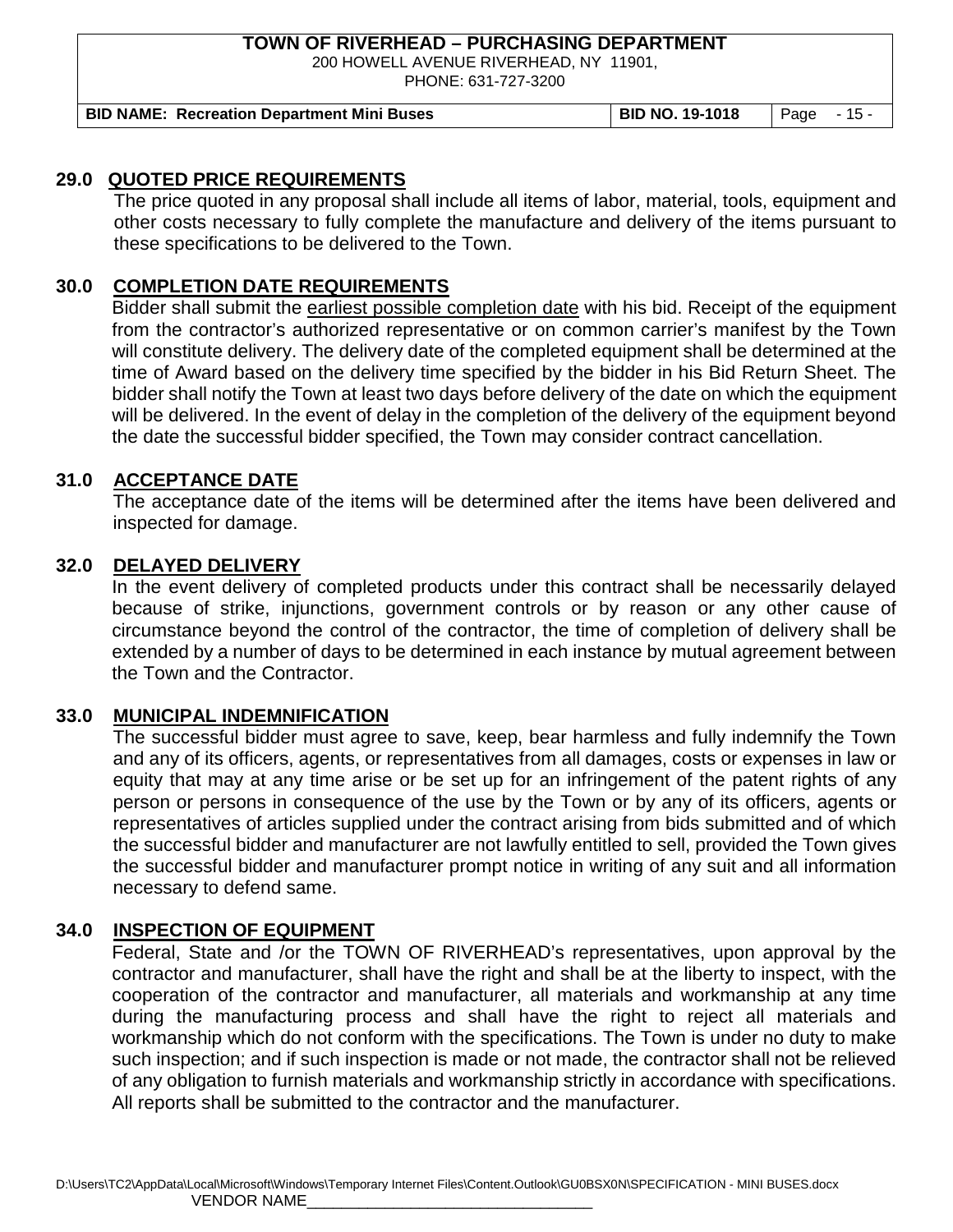200 HOWELL AVENUE RIVERHEAD, NY 11901,

PHONE: 631-727-3200

| <b>BID NAME: Recreation Department Mini Buses</b> | <b>BID NO. 19-1018</b> | Page $-16$ - |
|---------------------------------------------------|------------------------|--------------|
|---------------------------------------------------|------------------------|--------------|

#### **35.0 SINGLE BID PRICE ANALYSIS**

In the event a single bid is received, the Town will conduct a price analysis of the bid price prior to the award of the contract.

#### **36.0 DOCUMENTATION**

Following the Town's acceptance of the items, the contractor warrants that the title shall pass to the Town free and clear of all liens, mortgages, encumbrances, financing statements, security agreements, claims and demands of any character.

#### **37.0 ASSIGNABILITY**

The town reserves the right, exercisable by notice to the contractor, to assign its rights and interest to purchase some or all of the items arising out of this contract to a third party.

#### **38.0 NOTICE OF DELIVERY**

The Town must be notified at least two business days in advance of delivery. The Town reserves the right to deny acceptance of delivery if this notice is not given. This notice is to be given to the ordering department at no charge to the Town.

#### **39.0 PARTS OMISSION**

No advantage shall be taken by the bidder in the omission of any parts or details, which are required to make the equipment complete even though such parts or details are not mentioned in these specifications. All units or parts not herein contained or specified shall be of the manufacturer's standard and shall conform in materials, designs or workmanship to the best known practice in the industry. All parts shall be new; and in no case will used, reconditioned or obsolete parts be accepted. Equipment throughout the bid items shall be so installed that it will be interchangeable among all other items of this type and manufacture.

#### **40.0 LOCATIONS OF TECHNICAL SERVICE AND PARTS REPRESENTATIVES**

Bidder shall furnish with his bid the names and locations of technical service and parts representatives responsible for assisting the Town, as well as the location of the nearest establishment that will furnish a complete supply of parts and components for repair and maintenance of the equipment to be supplied.

#### **41.0 LIQUIDATED DAMAGES**

The Contractor agrees that failure to complete the delivery under this contract within the specific time will result in the incurrence by the Town of additional costs. Therefore, if any item shall remain uncompleted or equipment shall remain undelivered after the time specified for completion or delivery, or after any authorized extension of time, the contractor shall pay the Town the sum listed below for each and every day, exclusive of Saturdays and Sundays, such installation or delivery remains uncompleted. Such monies are to be paid as liquidated damages to partially cover anticipated costs or losses to the Town, and not as a penalty: **\$ 50.00** per day.

#### **42.0 MINORITY AND WOMEN-OWNED BUSINESS ENTERPRISES**

D:\Users\TC2\AppData\Local\Microsoft\Windows\Temporary Internet Files\Content.Outlook\GU0BSX0N\SPECIFICATION - MINI BUSES.docx The Contractor/Vendor shall use its best efforts to afford minority and women-owned business enterprises the maximum practicable opportunity to participate in the performances of this contract. As used in this Contract, the term "minority and woman-owned business enterprise"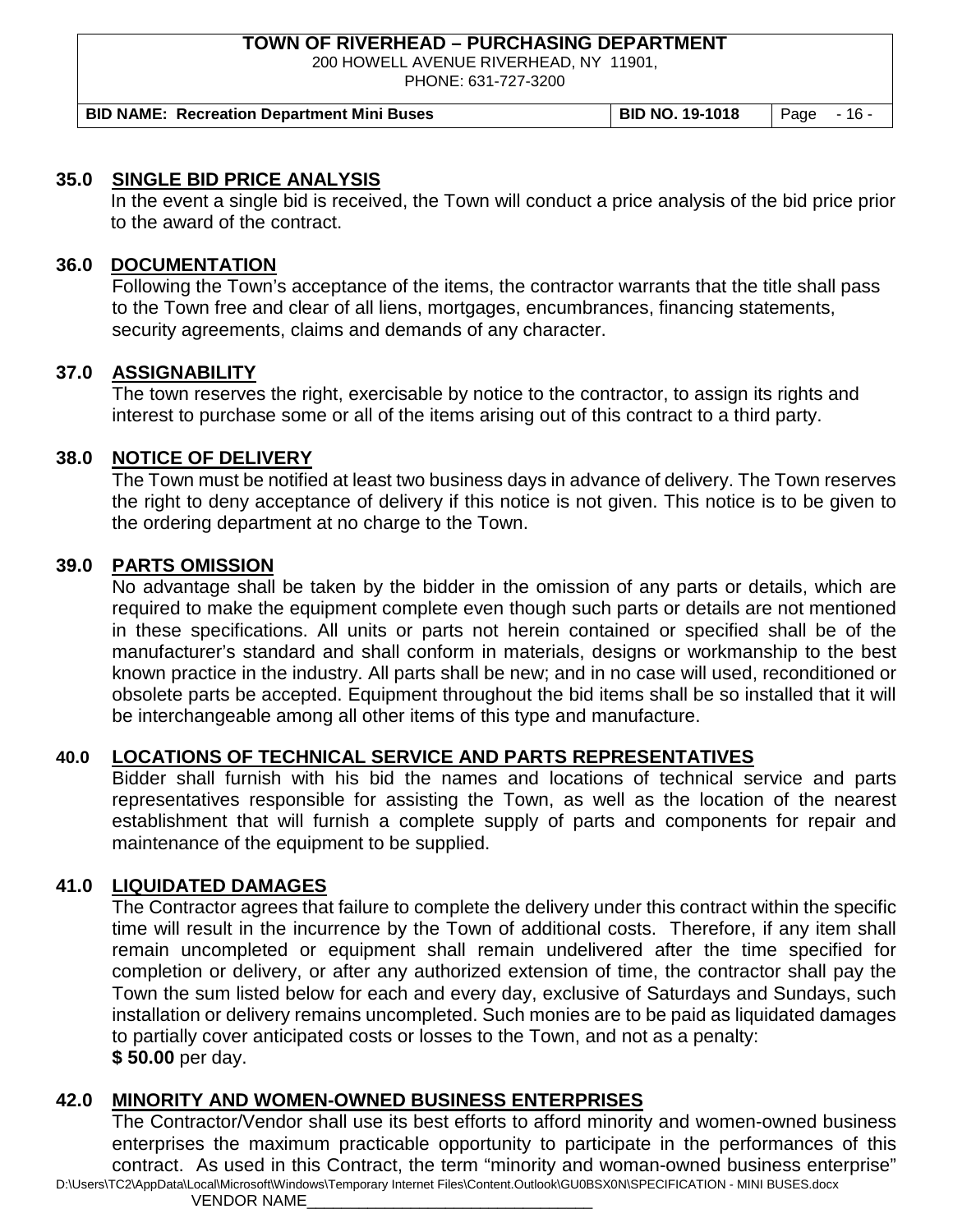200 HOWELL AVENUE RIVERHEAD, NY 11901, PHONE: 631-727-3200

| <b>BID NAME: Recreation Department Mini Buses</b> | <b>BID NO. 19-1018</b> | Page - 17 - |
|---------------------------------------------------|------------------------|-------------|

means a business at least fifty-one (51) percent owned and controlled by minority group members or women. The Contractor/Vendor may rely on written representations by subcontractors regarding their status as minority and female business enterprises in lieu of an independent investigation.

## **43.0 IRANIAN ENERGY SECTOR DIVESTMENT**

Contractor/Proposer hereby represents that said Contractor/Proposer is in compliance with New York State General Municipal Law Section 103-g entitled "Iranian Energy Sector Divestment", in that said Contractor/Proposer has not:

(a) Provided goods or services of \$20 Million or more in the energy sector of Iran including but not limited to the provision of oil or liquefied natural gas tankers or products used to construct or maintain pipelines used to transport oil or liquefied natural gas for the energy sector of Iran; or

b) Acted as a financial institution and extended \$20 Million or more in credit to another person for forty-five days or more, if that person's intent was to use the credit to provide goods or services in the energy sector in Iran.

Any Contractor/Proposer who has undertaken any of the above and is identified on a list created pursuant to Section 165-a (3)(b) of the New York State Finance Law as a person engaging in investment activities in Iran, shall not be deemed a responsible bidder pursuant to Section 103 of the New York State General Municipal Law.

Except as otherwise specifically provided herein, every Contractor/Proposer submitting a bid/proposal in response to this Request for Bids/Request for Proposals must certify and affirm the following under penalties of perjury:

a) "By submission of this bid, each bidder and each person signing on behalf of any bidder certifies, and in the case of a joint bid, each party thereto certifies as to its own organization, under penalty of perjury, that to the best of its knowledge and belief, that each bidder is not on the list created pursuant to NYS Finance Law Section 165-a (3) (b)."

The TOWN OF RIVERHEAD will accept this statement electronically in accordance with the provisions of Section 103 of the General Municipal Law.

Except as otherwise specifically provided herein, any Bid/Proposal that is submitted without having complied with subdivision (a) above, shall not be considered for award. In any case where the Bidder/Proposer cannot make the certification as set forth in subdivision (a) above, the Bidder/Proposer shall so state and shall furnish with the bid a signed statement setting forth in detail the reasons therefore. The Town reserves its rights, in accordance with General Municipal Law Section 103-g to award the Bid/Proposal to any Bidder/Proposer who cannot make the certification, on a case-by-case basis under the following circumstances:

(1) The investment activities in Iran were made before April 12, 2012, the investment activities in Iran have not been expanded or renewed after April 12, 2012, and the Bidder/Proposer has adopted, publicized and is implementing a formal plan to cease the investment activities in Iran and to refrain from engaging in any new investments in Iran; or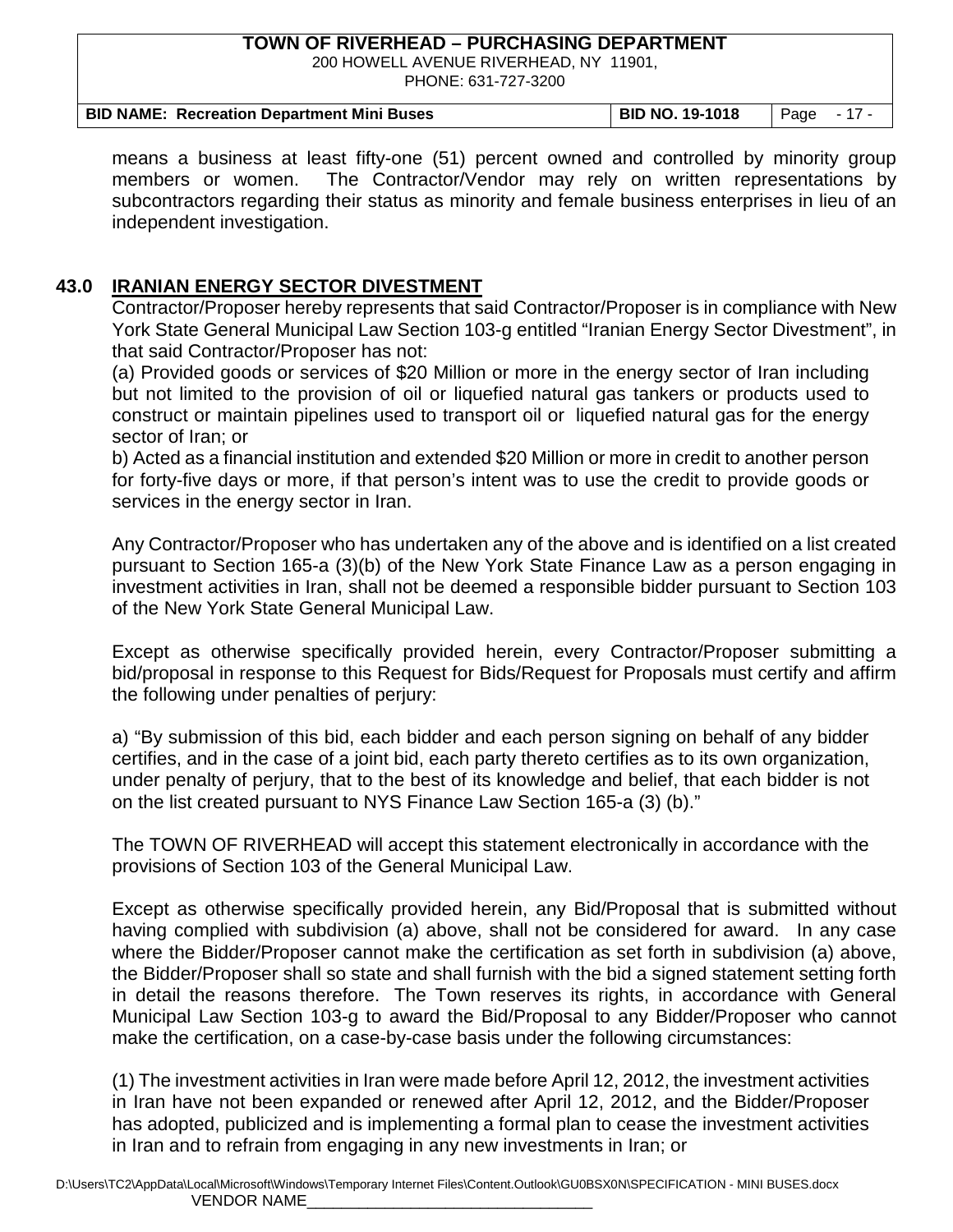200 HOWELL AVENUE RIVERHEAD, NY 11901,

PHONE: 631-727-3200

| <b>BID NAME: Recreation Department Mini Buses</b> | BID NO. 19-1018 | $\degree$   Page - 18 - |
|---------------------------------------------------|-----------------|-------------------------|

(2) The TOWN OF RIVERHEAD has made a determination that the goods or services are necessary for the Town to perform its functions and that, absent such an exemption, the TOWN OF RIVERHEAD would be unable to obtain the goods or services for which the Bid/Proposal is offered. Such determination shall be made by the Town in writing and shall be a public document.

#### **44.0 SPECIFICATIONS**

#### **44.1 Scope of Work**

The purpose of this document is to establish the price for the purchase and delivery of one (1) 2019 model year 14-PASSENGER MINI BUS and one (1) 2109 model year 6-PASSENGER SEAT and 2-WHEELCHAIR CAPACITY MINI BUS. The equipment will be delivered to the TOWN OF RIVERHEAD Garage located at 1412 ROUTE 58, RIVERHEAD, NY 11901, New York. The equipment is to be delivered with implements and accessories as noted in the detailed specifications. The equipment shall be fully operational and complete.

#### **44.2 General**

The use of a brand name is for the purpose of describing the standards of quality, performance and characteristics desired and is not intended to limit or restrict competition.

The equipment is to be delivered with implements and accessories as noted in the detailed specifications.

The equipment furnished shall be the latest improved model in current production offered to commercial trade and shall be of quality workmanship and material. The bidder represents that all equipment offered under this specification shall be new.

All parts which are necessary for the unit to be completely assembled and ready for operation or which are normally furnished as standard equipment shall be included. All parts shall conform in strength, quality and workmanship to the accepted standards of the industry.

The equipment provided shall meet or exceed all Federal and State of New York health and safety regulations and standards in effect and applicable to equipment furnished at the time of manufacture.

The TOWN OF RIVERHEAD may require product testing prior to award to determine product suitability.

In the event that an alternate is bid, the TOWN OF RIVERHEAD reserves the right to request a demonstration of the specific model bid. Failure to furnish the demonstration would render the bid for the item as non-responsive.

Following are the minimum requirements. Bidders shall indicate their alternatives on the Proposal Form. Alternatives will be evaluated to determine if they meet the needs of the TOWN OF RIVERHEAD.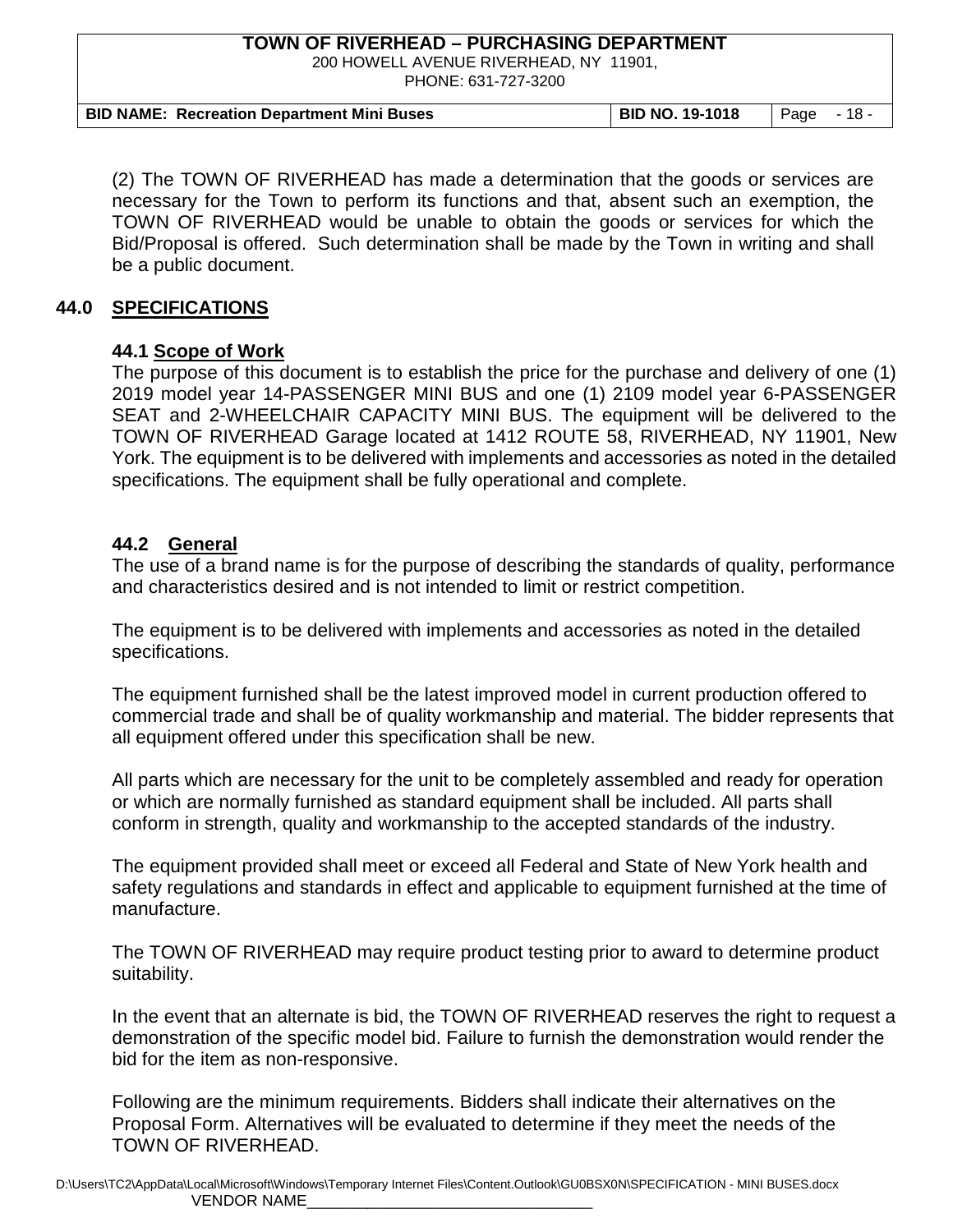200 HOWELL AVENUE RIVERHEAD, NY 11901,

PHONE: 631-727-3200

| <b>BID NAME: Recreation Department Mini Buses</b> | BID NO. 19-1018 | $\degree$   Page - 19 - |
|---------------------------------------------------|-----------------|-------------------------|

#### **44.3 Detailed Specifications**

The intent of these specifications is to describe the minimum purchase requirements of a complete new and unused 2019 model year 14-PASSENGER MINI BUS and a complete new and unused 2019 model 16-PASSENGER SEAT and 2-WHEELCHAIR CAPACITY MINI BUS.

### **44.4 SPECIFICATIONS**

These specifications describe the 14-PASSENGER MINI BUS under consideration and are given to cover the most important construction and performance parameters– item by item.

| <b>ITEM</b>                                           | <b>YES</b> | <b>NO</b> | <b>OFFERED</b> |
|-------------------------------------------------------|------------|-----------|----------------|
|                                                       |            |           |                |
| <b>Exterior Color-White</b><br>$\bullet$              |            |           |                |
| <b>Interior Color-Gray</b><br>$\bullet$               |            |           |                |
| Engine-6.8Liter or approved equal<br>$\bullet$        |            |           |                |
| 6-speed Automatic Transmission<br>$\bullet$           |            |           |                |
| Driver's side step<br>$\bullet$                       |            |           |                |
| Passenger side running board<br>$\bullet$             |            |           |                |
| Door activated interior lights<br>$\bullet$           |            |           |                |
| Daytime running lamps<br>$\bullet$                    |            |           |                |
| Rear window Defogger<br>$\bullet$                     |            |           |                |
| Lift door ajar buzzer<br>$\bullet$                    |            |           |                |
| Window on curb side of bus<br>$\bullet$               |            |           |                |
| Arm rests on aisle seats<br>$\bullet$                 |            |           |                |
| <b>Vinyl Seats (Except Drivers Seat)</b><br>$\bullet$ |            |           |                |
| Vinyl Floor, Front and Rear<br>$\bullet$              |            |           |                |
| Power and heated mirrors                              |            |           |                |
| Air Conditioning<br>$\bullet$                         |            |           |                |
| Vehicle OEM-Option only                               |            |           |                |
| <b>Rear Heat and Air Conditioning</b><br>$\bullet$    |            |           |                |
| Vehicle OEM-Option only                               |            |           |                |
| AM-FM-CD Radio, Navigation system and                 |            |           |                |
| <b>Backup Camera</b>                                  |            |           |                |
| <b>DOT Package</b><br>$\bullet$                       |            |           |                |
| #5 Fire Extinguisher, Triangle Flare Kit,             |            |           |                |
| First Aid Kit, Body Fluid Kit                         |            |           |                |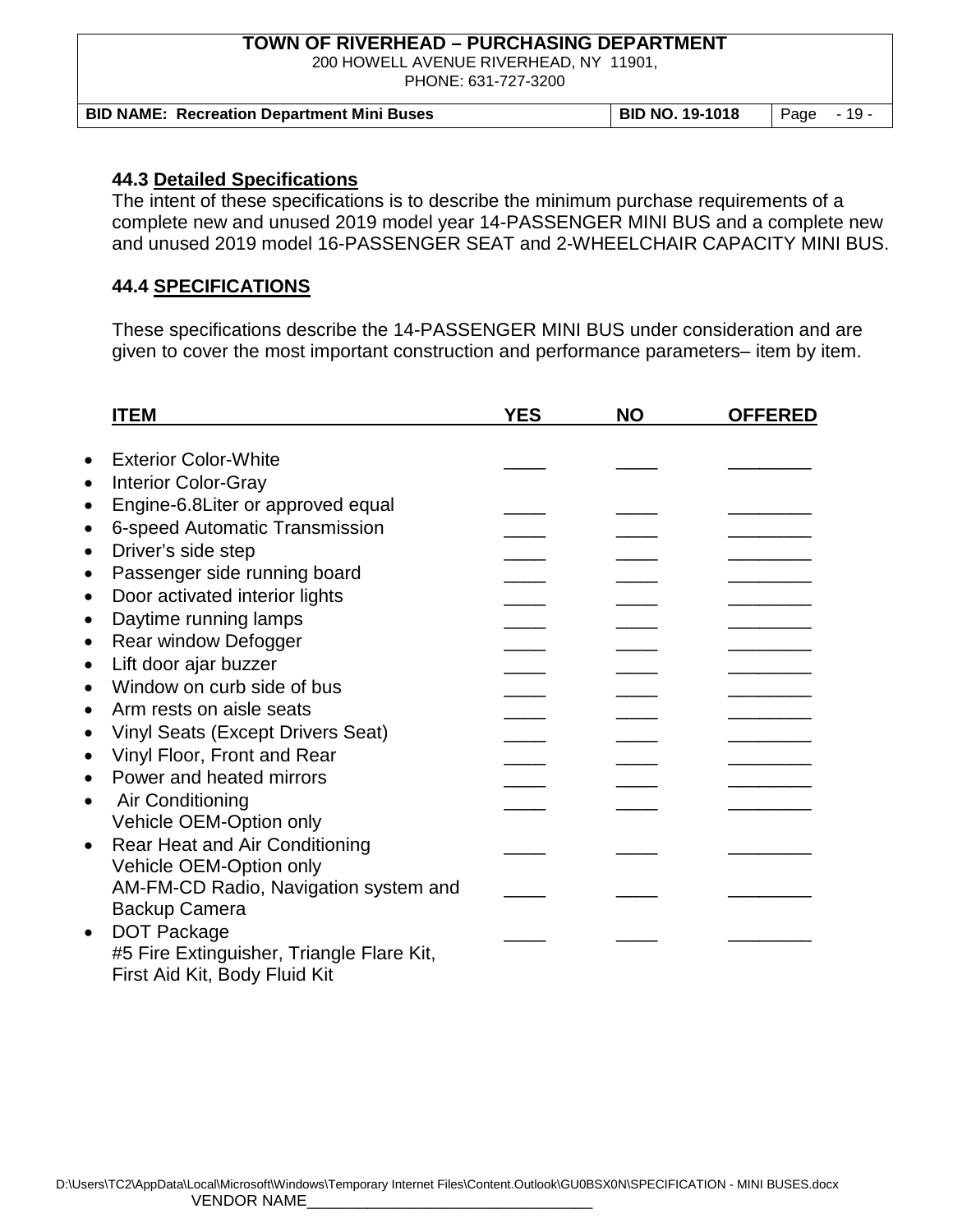200 HOWELL AVENUE RIVERHEAD, NY 11901, PHONE: 631-727-3200

| <b>BID NAME: Recreation Department Mini Buses</b> | <b>BID NO. 19-1018</b> | $\vert$ Page $\vert$ - 20 - |  |
|---------------------------------------------------|------------------------|-----------------------------|--|

These specifications describe the 16-PASSENGER SEAT and 2-WHEELCHAIR CAPACITY MINI BUS under consideration and are given to cover the most important construction and performance parameters– item by item.

|           | <b>ITEM</b>                               | <b>YES</b> | <b>NO</b> | <b>OFFERED</b> |
|-----------|-------------------------------------------|------------|-----------|----------------|
|           |                                           |            |           |                |
| $\bullet$ | <b>Exterior Color-White</b>               |            |           |                |
| $\bullet$ | <b>Interior Color-Gray</b>                |            |           |                |
| $\bullet$ | Engine-6.8Liter or approved equal         |            |           |                |
| $\bullet$ | 6-speed Automatic Transmission            |            |           |                |
| $\bullet$ | Driver's side step                        |            |           |                |
| $\bullet$ | Passenger side running board              |            |           |                |
| $\bullet$ | Door activated interior lights            |            |           |                |
| $\bullet$ | Daytime running lamps                     |            |           |                |
| $\bullet$ | Rear window Defogger                      |            |           |                |
| $\bullet$ | Lift door ajar buzzer                     |            |           |                |
| $\bullet$ | Window on curb side of bus                |            |           |                |
| $\bullet$ | Arm rests on aisle seats                  |            |           |                |
| $\bullet$ | <b>Vinyl Seats (Except Drivers Seat)</b>  |            |           |                |
| $\bullet$ | Vinyl Floor, Front and Rear               |            |           |                |
| $\bullet$ | Power and heated mirrors                  |            |           |                |
| $\bullet$ | Air Conditioning                          |            |           |                |
|           | Vehicle OEM-Option only                   |            |           |                |
| $\bullet$ | <b>Rear Heat and Air Conditioning</b>     |            |           |                |
|           | Vehicle OEM-Option only                   |            |           |                |
| $\bullet$ | AM-FM-CD Radio, Navigation system and     |            |           |                |
|           | <b>Backup Camera</b>                      |            |           |                |
| $\bullet$ | <b>DOT Package</b>                        |            |           |                |
|           | #5 Fire Extinguisher, Triangle Flare Kit, |            |           |                |
|           | First Aid Kit, Body Fluid Kit             |            |           |                |
| $\bullet$ | Wheelchair Access Door, dual panel        |            |           |                |
| $\bullet$ | Wheelchair Lift with 34" x 54" platform,  |            |           |                |
|           | platform safety belt, transversing yellow |            |           |                |
|           | platform handrails                        |            |           |                |
| $\bullet$ | Wheelchair passenger restraint system     |            |           |                |

#### **45.5 Delivery and Training**

- a. Prices shall be net FOB any point in the TOWN OF RIVERHEAD, New York. Price quoted shall include all delivery costs.
- b. The Town must receive all products ordered within the time estimated by the vendor on the bid return sheet.
- c. The successful contractor shall provide training to the Town employees or other designees to be administered at the Town's facility.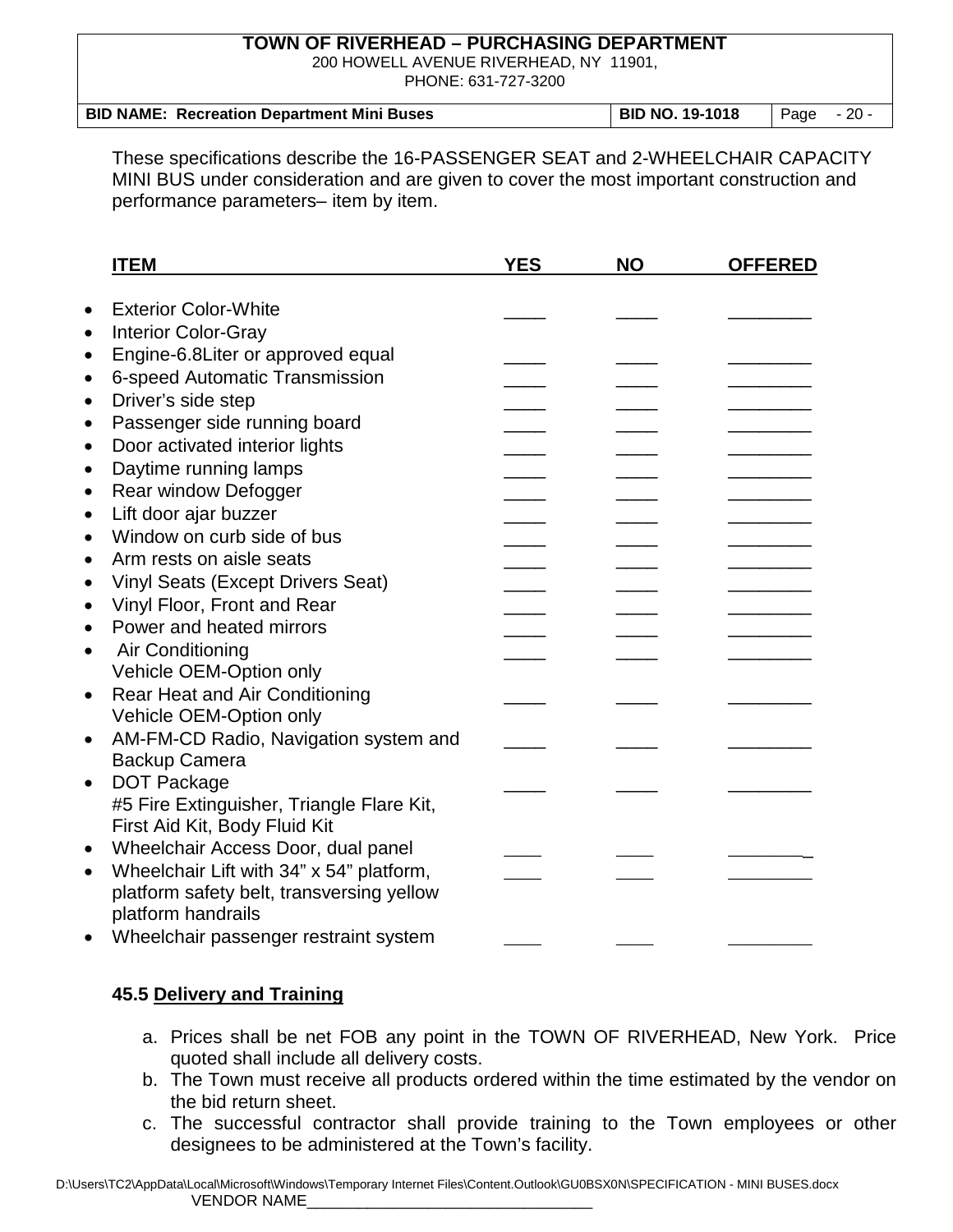200 HOWELL AVENUE RIVERHEAD, NY 11901, PHONE: 631-727-3200

**BID NAME: Recreation Department Mini Buses BID NO. 19-1018** Page - 21 -

# **19-1018 PROPOSAL PACKAGE**

# **BID OPENS: OCTOBER 18, 2019**

# **NOTE: VENDORS MUST RETURN THIS DOCUMENT INTACT AND FILLED OUT COMPLETELY!!**

**Bidder must fill in all applicable spaces on the bid proposal form. The information must be in typed figures or printed legibly in black ink. Mistakes may be crossed out and corrections typed or printed adjacent to the mistake and initialed in ink by the person who signs the bid. Under no circumstances should white out, correction tape, etc. be used on the bid proposal forms. Bids that use white out or correction tape may be disqualified as non-responsive.**

**All lines must have an indication of bidder's response whether it be** ″**0", "NA", "--@", or a dollar figure. All lines must be filled in to indicate bidder's acknowledgment of the request. Bids that do not have all applicable lines filled in on bid sheet may be disqualified as a nonresponsive bid. There can be no assumption of "no charge" when lines are left blank.**

**Please do not remove any pages from this bid package!!! Make a copy for your records.** 

# **Thank you!**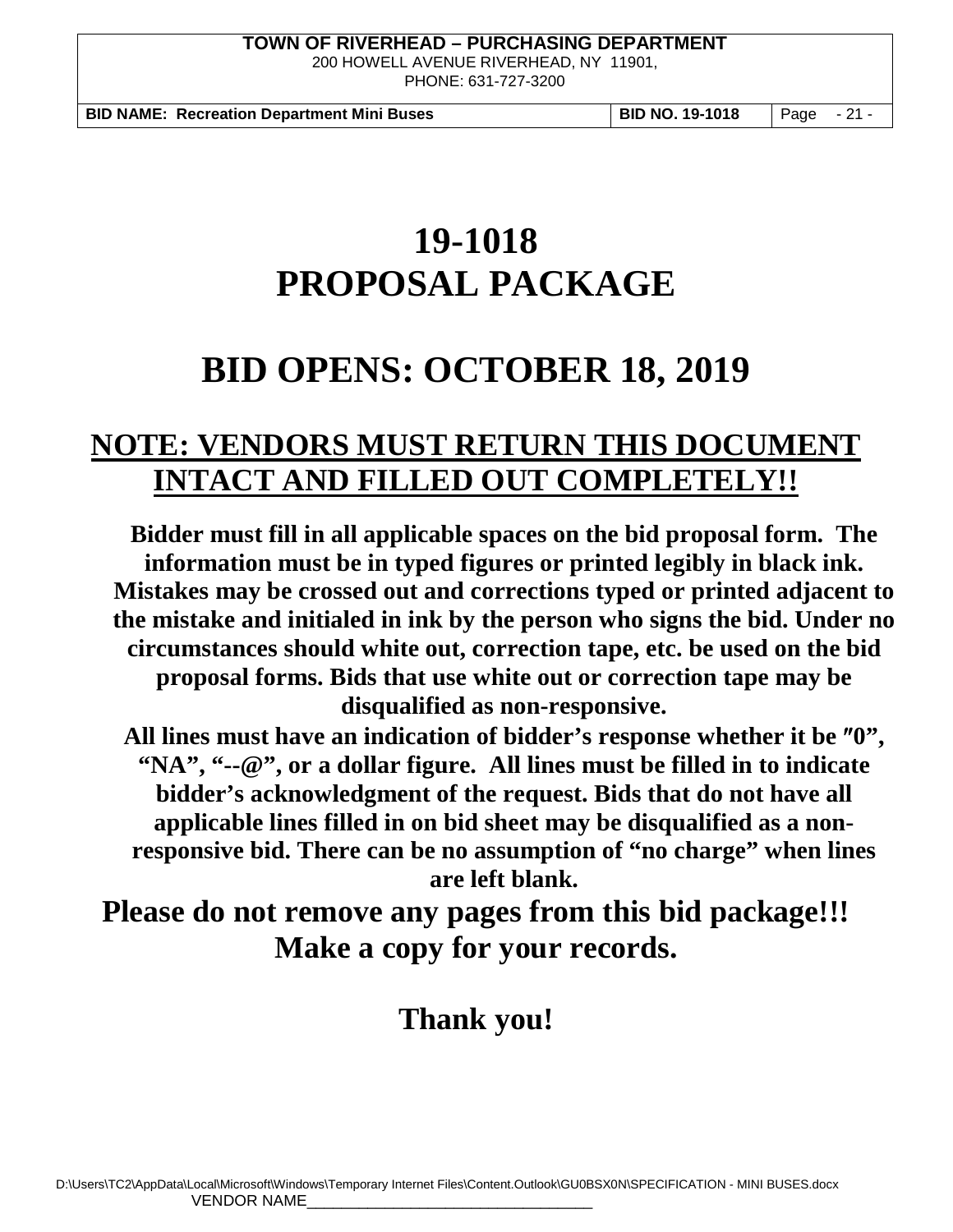200 HOWELL AVENUE RIVERHEAD, NY 11901,

PHONE: 631-727-3200

**BID NAME: Recreation Department Mini Buses | BID NO. 19-1018 | Page - 22 -**

# **BIDDER'S CHECK LIST**

Your response to our above referenced bid will be considered **unresponsive** and will be rejected if the following forms are not included at the time of the bid opening.

| Notarized Affidavit of Non-Collusion as required by NYS Law.                                                                                                                                                                                                                                                         |
|----------------------------------------------------------------------------------------------------------------------------------------------------------------------------------------------------------------------------------------------------------------------------------------------------------------------|
| As per specifications, the TOWN OF RIVERHEAD requires a current insurance<br>certificate, with the TOWN OF RIVERHEAD listed as additional insured, to be on<br>file in the Purchasing Department. You will be given five (5) business days from<br>notice of award to supply this form or the bid will be rescinded. |
| Vendor Information and Address Form.                                                                                                                                                                                                                                                                                 |
| <b>Employee Certification.</b>                                                                                                                                                                                                                                                                                       |
| Iranian Energy Divestment Certification.                                                                                                                                                                                                                                                                             |
| Reference Form.                                                                                                                                                                                                                                                                                                      |
| <b>Assumed Name Certification.</b>                                                                                                                                                                                                                                                                                   |
|                                                                                                                                                                                                                                                                                                                      |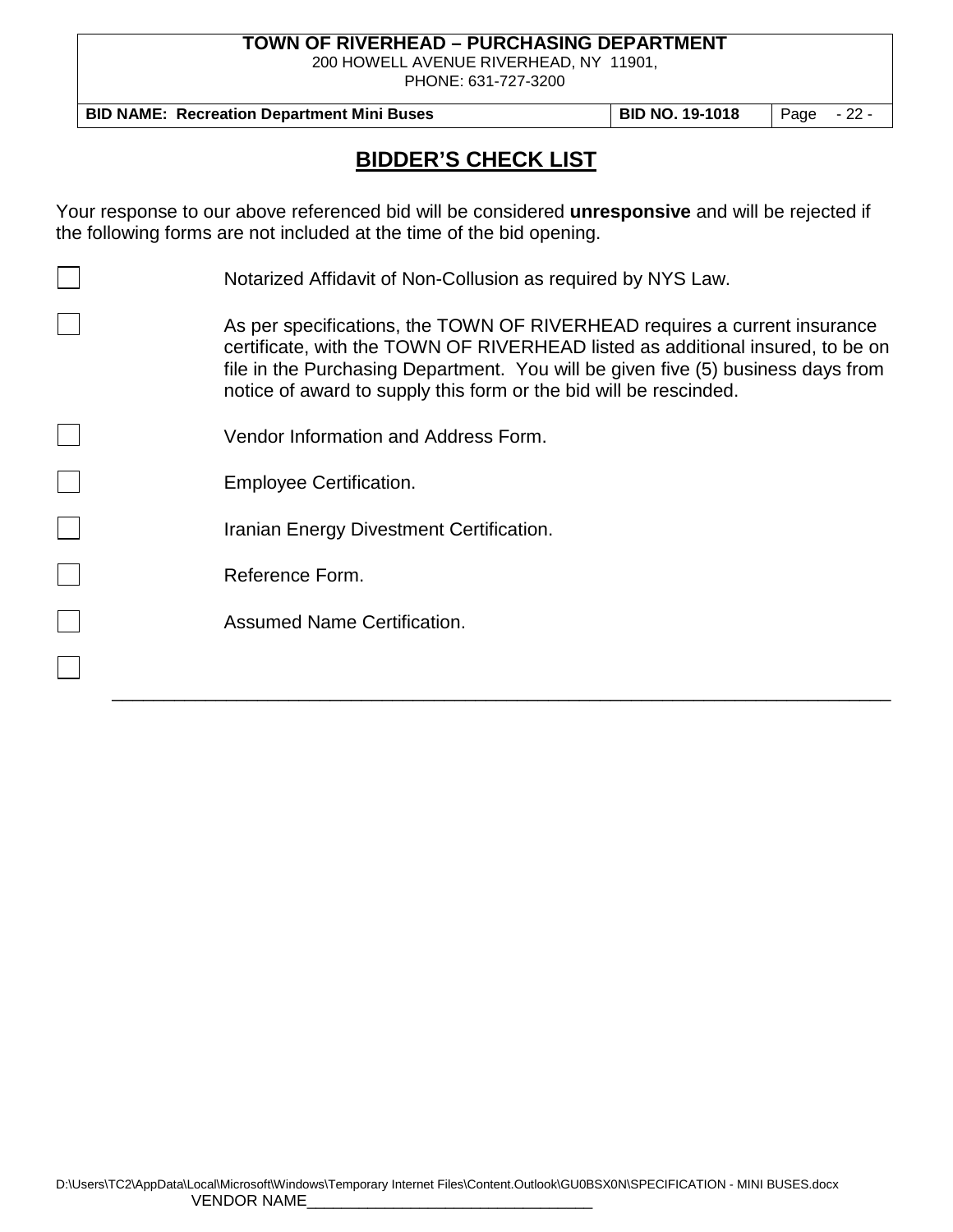200 HOWELL AVENUE RIVERHEAD, NY 11901,

PHONE: 631-727-3200

| <b>BID NO. 19-1018</b><br><b>BID NAME: Recreation Department Mini Buses</b><br>Page - 23 - |  |
|--------------------------------------------------------------------------------------------|--|
|--------------------------------------------------------------------------------------------|--|

# **VENDOR INFORMATION SHEET**

|                                      |                                                  |                                                         | TYPE OF ENTITY:CORP._____________PARTNERSHIP___________INDIVIDUAL____________ |  |
|--------------------------------------|--------------------------------------------------|---------------------------------------------------------|-------------------------------------------------------------------------------|--|
|                                      | FEDERAL EMPLOYEE ID #: _________________________ |                                                         |                                                                               |  |
|                                      | OR SOCIAL SECURITY #:__________________________  |                                                         |                                                                               |  |
|                                      |                                                  |                                                         |                                                                               |  |
|                                      |                                                  | IF APPLICABLE: DATE FILED: ___________________          |                                                                               |  |
|                                      |                                                  | STATE FILED: ____________________________               |                                                                               |  |
| If a non-publicly owned Corporation: |                                                  |                                                         |                                                                               |  |
|                                      |                                                  |                                                         |                                                                               |  |
|                                      |                                                  | LIST PRINCIPAL STOCKHOLDERS: (5% of outstanding shares) |                                                                               |  |
| <b>LIST OFFICERS AND DIRECTORS:</b>  |                                                  |                                                         | <u> 1989 - Johann Stoff, amerikansk politiker (d. 1989)</u>                   |  |
| <b>NAME</b>                          |                                                  | <b>TITLE</b>                                            |                                                                               |  |
|                                      |                                                  |                                                         |                                                                               |  |
|                                      |                                                  |                                                         |                                                                               |  |
|                                      |                                                  |                                                         |                                                                               |  |
|                                      |                                                  |                                                         |                                                                               |  |
| *If a partnership:                   |                                                  |                                                         |                                                                               |  |
|                                      |                                                  |                                                         |                                                                               |  |
| <b>LIST PARTNERS NAMES:</b>          |                                                  |                                                         |                                                                               |  |
|                                      |                                                  |                                                         |                                                                               |  |

D:\Users\TC2\AppData\Local\Microsoft\Windows\Temporary Internet Files\Content.Outlook\GU0BSX0N\SPECIFICATION - MINI BUSES.docx VENDOR NAME\_\_\_\_\_\_\_\_\_\_\_\_\_\_\_\_\_\_\_\_\_\_\_\_\_\_\_\_\_\_\_\_\_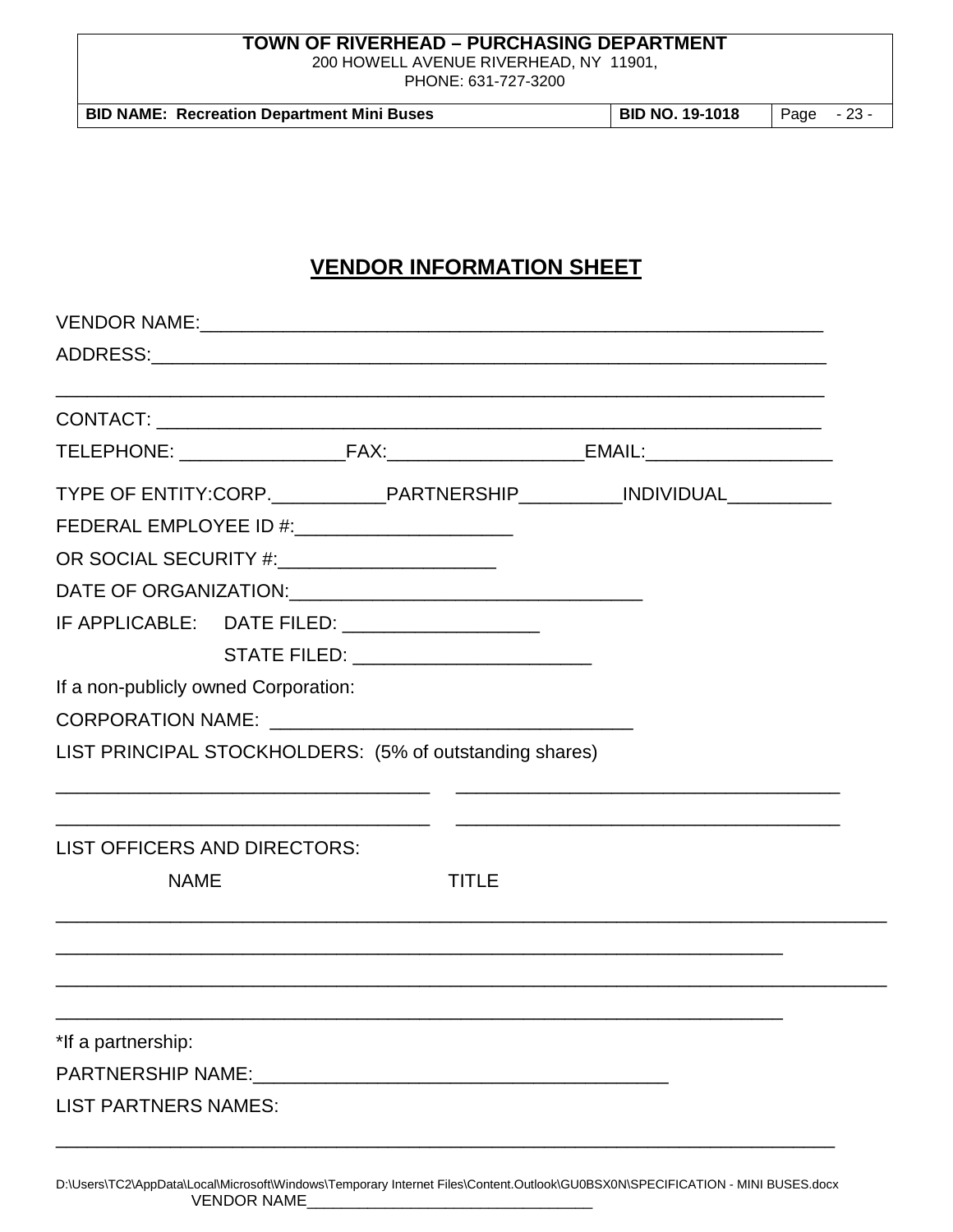200 HOWELL AVENUE RIVERHEAD, NY 11901,

PHONE: 631-727-3200

**BID NAME: Recreation Department Mini Buses BID NO. 19-1018** Page - 24 -

## **CERTIFICATION**

\_\_\_\_\_\_\_\_\_\_\_\_\_\_\_\_\_\_\_\_\_\_\_\_\_\_\_\_\_\_\_\_\_\_\_\_\_\_\_\_\_\_\_\_\_\_\_\_\_\_\_\_\_\_\_\_\_\_\_\_\_\_\_\_\_\_\_\_\_\_\_\_\_\_\_

The undersigned hereby certifies that:

1. He/She is the contractor in the annexed contract or is a/an Partner/officer/director of the partnership/corporation named therein duly authorized to execute this certification.

2. By executing this document, the contractor certifies to the TOWN OF RIVERHEAD that:

(a) Contractor is aware of the provisions of the Federal Immigration and Nationality Act, including 8 US.C.A. 1324-4, which prohibits the employment of unauthorized aliens; and

(b) Contractor is in compliance with same;

3. Contractor is aware that the TOWN OF RIVERHEAD will rely on this certification in entering into the aforesaid agreement.

4. Contractor is aware that a violation of the provisions of the aforesaid Immigration and Nationality Act shall result in a material breach of this agreement and shall further result in Contractor being ineligible to participate in any TOWN OF RIVERHEAD bids for a period of one (1) year and from holding any contracts with the TOWN OF RIVERHEAD for said period.

Dated: \_\_\_\_\_\_\_\_\_\_\_\_\_\_\_\_\_\_\_\_\_\_\_\_\_\_\_

Name of Contractor: \_\_\_\_\_\_\_\_\_\_\_\_\_\_\_\_\_\_\_\_\_\_\_\_\_\_\_\_\_\_\_\_\_\_\_\_\_

Name of Signator: \_\_\_\_\_\_\_\_\_\_\_\_\_\_\_\_\_\_\_\_\_\_\_\_\_\_\_\_\_\_\_\_\_\_\_\_\_

Title of Signator: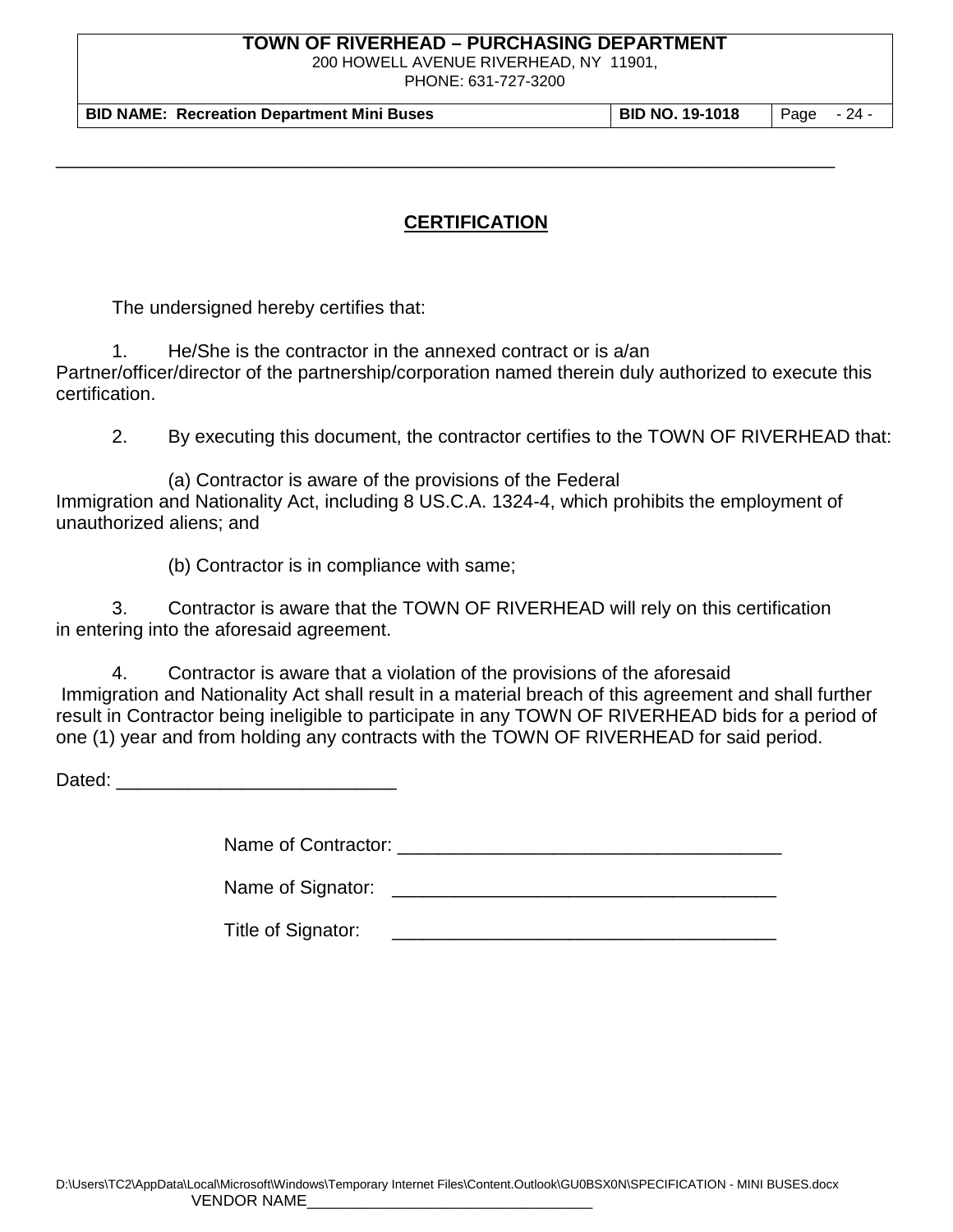200 HOWELL AVENUE RIVERHEAD, NY 11901,

PHONE: 631-727-3200

| <b>BID NAME: Recreation Department Mini Buses</b> | <b>BID NO. 19-1018</b> | Page - 25 - |
|---------------------------------------------------|------------------------|-------------|
|---------------------------------------------------|------------------------|-------------|

#### **Certification Pursuant to Section 103-g Of the New York State General Municipal Law**

- A. By submission of this bid/proposal, each bidder/proposer and each person signing on behalf of any bidder/proposer certifies, and in the case of a joint bid, each party thereto certifies as to its own organization, under penalty of perjury, that to the best of its knowledge and belief that each bidder is not on the list created pursuant to paragraph (b) of subdivision 3 of Section 165-a of the New York State Finance Law.
- B. A Bid/Proposal shall not be considered for award, nor shall any award be made where the condition set forth in Paragraph A above has not been complied with; provided, however, that in any case the bidder/proposer cannot make the foregoing certification set forth in Paragraph A above, the bidder/proposer shall so state and shall furnish with the bid a signed statement which sets forth in detail the reasons therefore. Where Paragraph A above cannot be complied with, the Purchasing Unit to the political subdivision, public department, agency or official thereof to which the bid/proposal is made, or his designee, may award a bid/proposal, on a case by case business under the following circumstances:
	- 1. The investment activities in Iran were made before April 12, 2012, the investment activities in Iran have not been expanded or renewed after April 12, 2012, and the Bidder/Proposer has adopted, publicized and is implementing a formal plan to cease the investment activities in Iran and to refrain from engaging in any new investments in Iran; or
	- 2. The political subdivision makes a determination that the goods or services are necessary for the political subdivision to perform its functions and that, absent such an exemption, the political subdivision would be unable to obtain the goods or services for which the contract is offered. Such determination shall be made in writing and shall be a public document.

\_\_\_\_\_\_\_\_\_\_\_\_\_\_\_\_\_\_\_\_\_\_\_\_\_\_\_\_\_\_\_\_\_\_ **Signature** 

\_\_\_\_\_\_\_\_\_\_\_\_\_\_\_\_\_\_\_\_\_\_\_\_\_\_\_\_\_\_\_\_\_\_\_ **Title** 

\_\_\_\_\_\_\_\_\_\_\_\_\_\_ \_\_\_\_\_\_\_\_\_\_\_\_\_\_\_\_\_\_\_\_\_\_\_\_\_\_\_\_\_\_\_\_\_\_\_ Date **Date** Company Name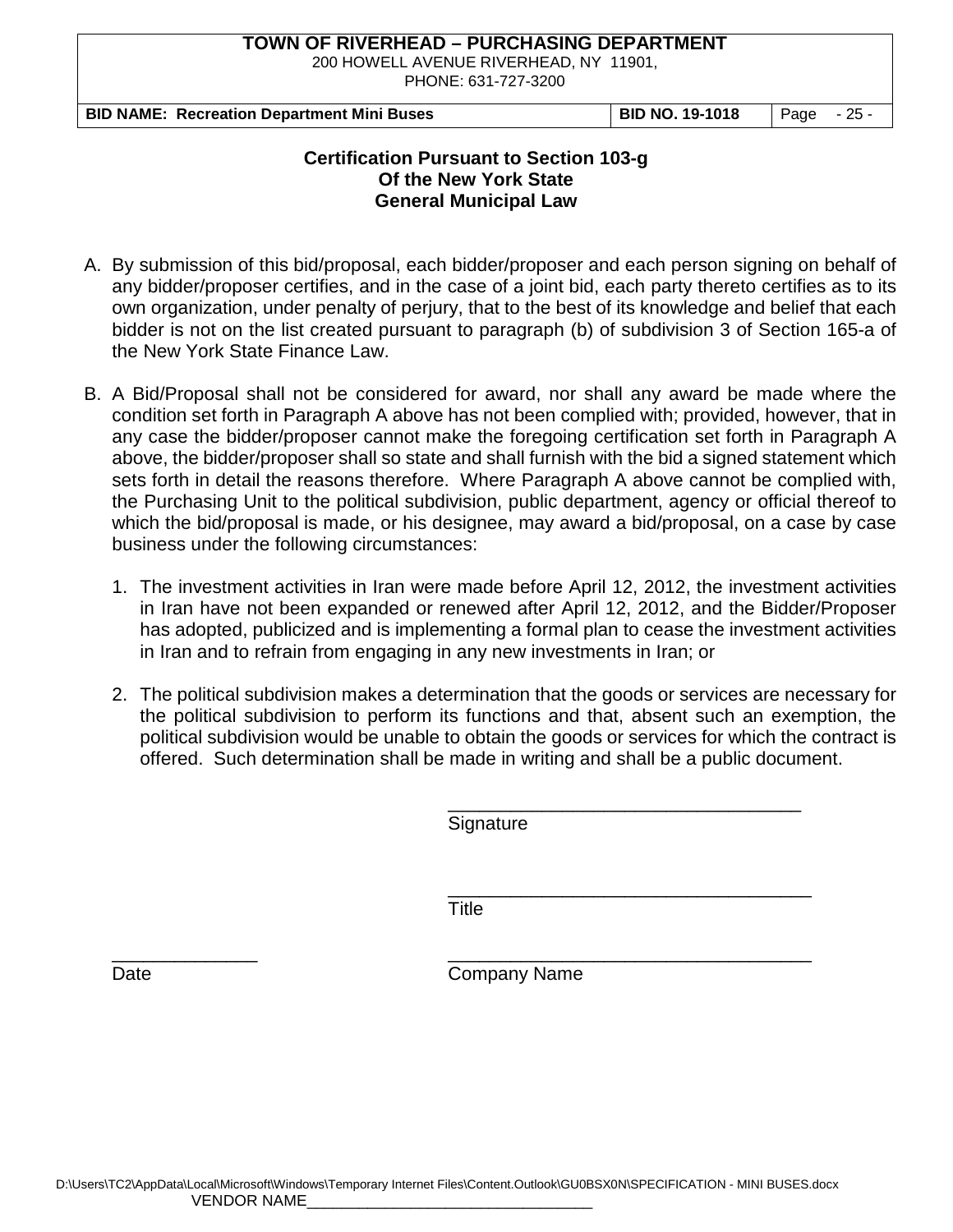200 HOWELL AVENUE RIVERHEAD, NY 11901, PHONE: 631-727-3200

**BID NAME: Recreation Department Mini Buses BID NO. 19-1018** Page - 26 -

# **REFERENCE FORM**

All bidders will be required to complete this form providing three (3) references of past performance. References should involve projects and/or service situations of similar size and scope to this bid. References must have had dealings with the Bidder within the last thirty-six (36) months. The Town reserves the right to contact any or all of the references supplied for an evaluation of past performance in order to establish the responsibility of the Bidder before the actual award of the bid and/or contract. Completion of the reference form is required.

| 1) Reference Name:    |                                                            |  |
|-----------------------|------------------------------------------------------------|--|
| Address:              | <u> 1989 - Johann Stoff, amerikansk politiker (* 1908)</u> |  |
|                       |                                                            |  |
| Telephone:            |                                                            |  |
| <b>Contract Date:</b> |                                                            |  |
|                       |                                                            |  |
| 2) Reference Name:    |                                                            |  |
| Address:              |                                                            |  |
|                       |                                                            |  |
| Telephone:            |                                                            |  |
| <b>Contract Date:</b> |                                                            |  |
|                       |                                                            |  |
| 3) Reference Name:    |                                                            |  |
| Address:              |                                                            |  |
|                       |                                                            |  |
| Telephone:            |                                                            |  |
| <b>Contract Date:</b> |                                                            |  |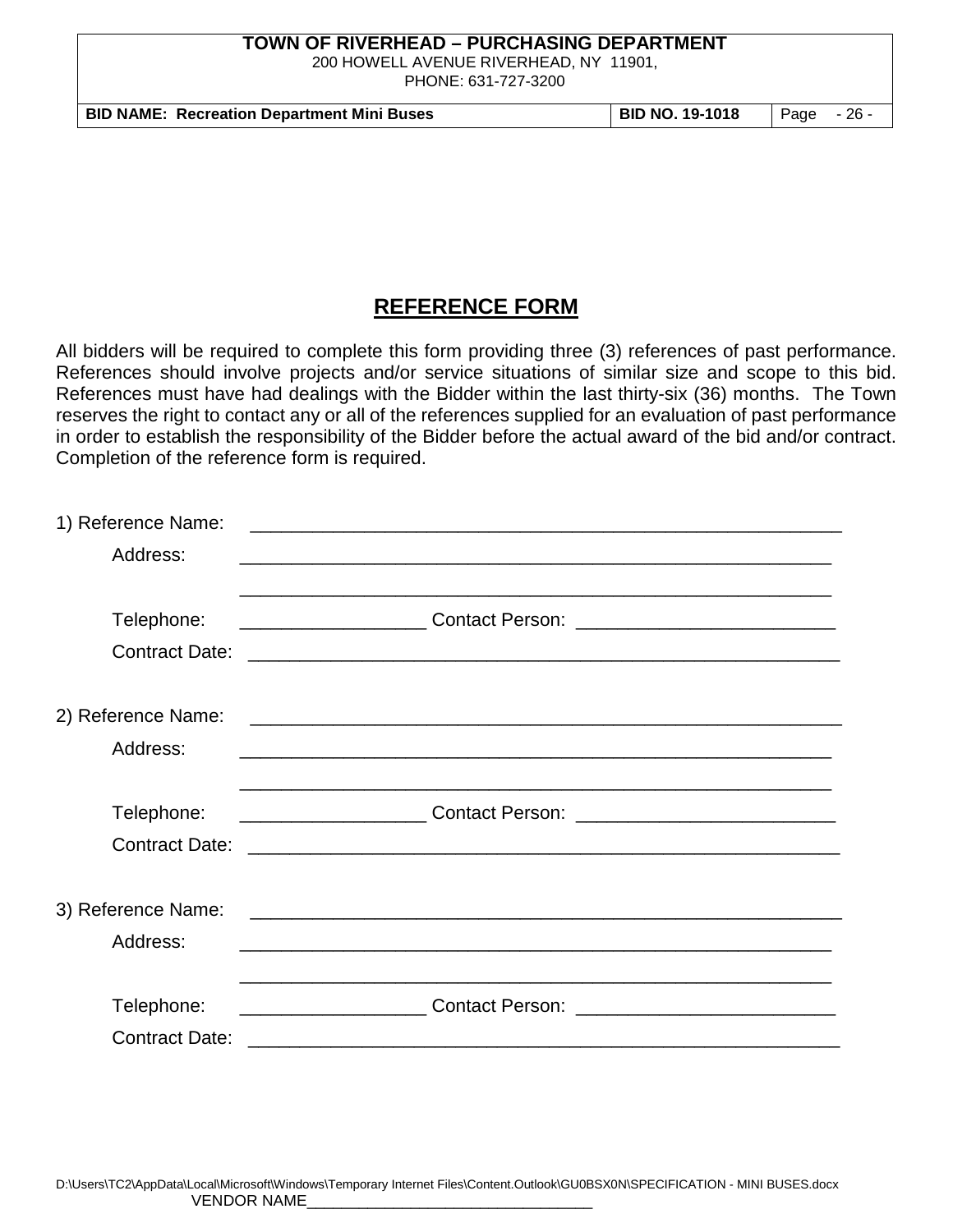200 HOWELL AVENUE RIVERHEAD, NY 11901,

PHONE: 631-727-3200

**BID NAME: Recreation Department Mini Buses BID NO. 19-1018** Page - 27 -

### **AFFIDAVIT OF NON-COLLUSION**

I hereby attest that I am the person responsible within my firm for the final decision as to the prices(s) and amount of this bid or, if not, that I have written authorization, enclosed herewith, from that person to make the statements set out below on his or her behalf and on behalf of my firm.

I further attest that:

- 1. The price(s) and amount of this bid have been arrived at independently, without consultation, communication or agreement for the purpose of restricting competition with any other contractor, bidder or potential bidder.
- 2. Neither the price(s), nor the amount of this bid, have been disclosed to any other firm or person who is a bidder or potential bidder on this project, and will not be so disclosed prior to bid opening.
- 3. No attempt has been made or will be made to solicit, cause or induce any firm or person to refrain from bidding on this project, or to submit a bid higher than the bid of this firm, or any intentionally high or noncompetitive bid or other form of complementary bid.
- 4. The bid of my firm is made in good faith and not pursuant to any agreement or discussion with, or inducement from any firm or person to submit a complementary bid.
- 5. My firm has not offered or entered into a subcontract or agreement regarding the purchase of materials or services from any other firm or person, or offered, promised or paid cash or anything of value to any firm or person, whether in connection with this or any other project, in consideration for an agreement or promise by an firm or person to refrain from bidding or to submit a complementary bid on this project.
- 6. My firm has not accepted or been promised any subcontract or agreement regarding the sale of materials or services to any firm or person, and has not been promised or paid cash or anything of value by any firm or person, whether in connection with this or any project, in consideration for my firm's submitting a complementary bid, or agreeing to do so, on this project.
- 7. I have made a diligent inquiry of all members, officers, employees, and agents of my firm with responsibilities relating to the preparation, approval or submission of my firm's bid on this project and have been advised by each of them that he or she has not participated in any communication, consultation, discussion, agreement, collusion, act or other conduct inconsistent with any of the statements and representations made in this affidavit.

The person signing this bid, under the penalties of perjury, affirms the truth thereof.

| State of |  |  |
|----------|--|--|
|          |  |  |

SWORN TO BEFORE ME THIS

 $20$ 

Signature & Company Position

Type Name & Company Position

\_\_\_\_\_\_\_\_\_\_\_\_\_\_\_\_\_\_\_\_\_\_\_\_\_\_\_\_\_\_\_\_\_\_\_\_\_\_\_\_\_

\_\_\_\_\_\_\_\_\_\_\_\_\_\_\_\_\_\_\_\_\_\_\_\_\_\_\_\_\_\_\_\_\_\_\_\_\_\_\_\_\_ \_\_\_\_\_\_\_\_\_\_\_\_\_\_\_\_\_\_\_\_\_\_\_\_\_\_\_\_\_\_\_\_\_\_\_\_\_\_

Company Name NOTARY PUBLIC

Date Signed

\_\_\_\_\_\_\_\_\_\_\_\_\_\_\_\_\_\_\_\_\_\_\_\_\_\_\_\_\_\_\_\_\_\_\_\_\_\_\_\_\_ Federal I.D. Number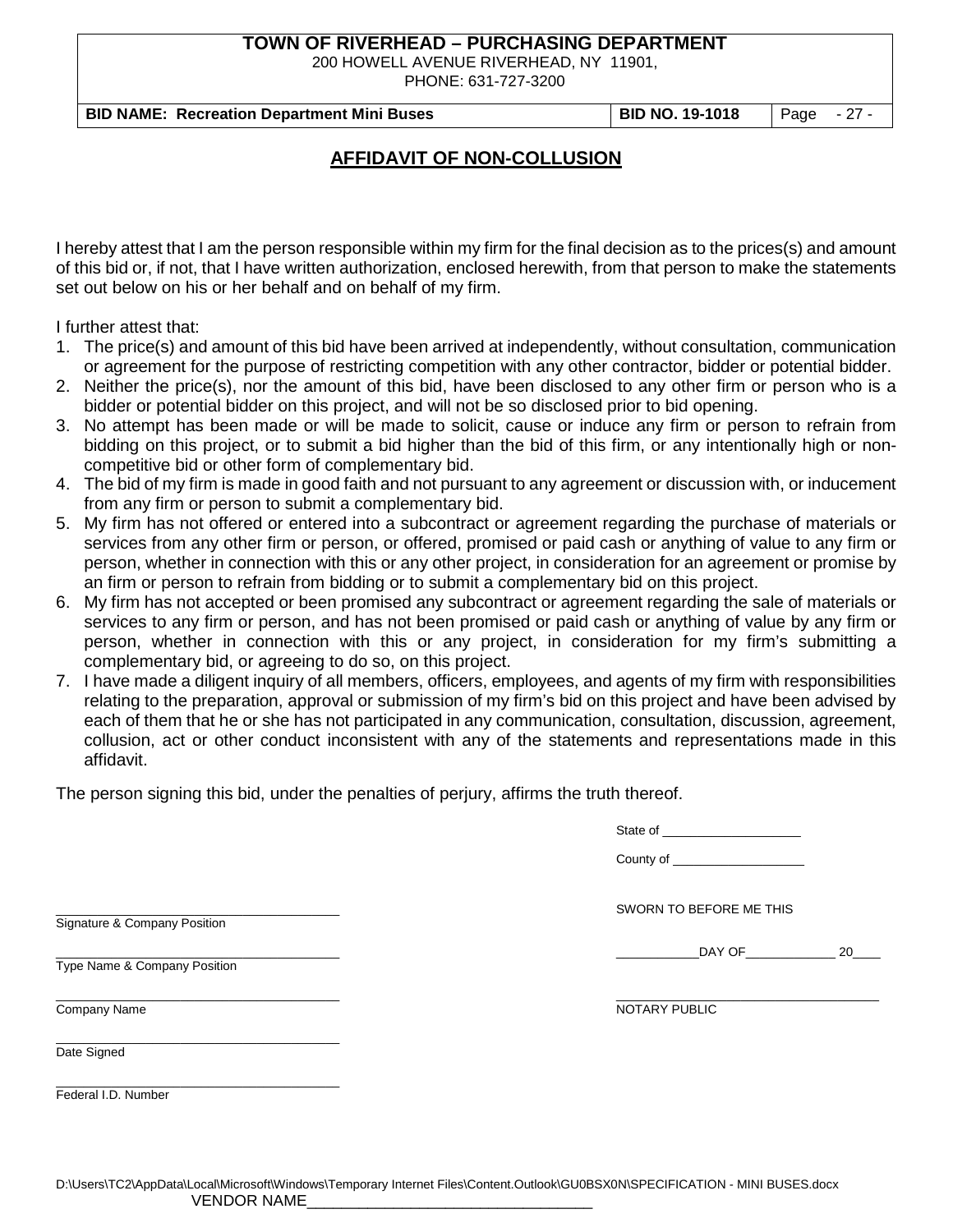200 HOWELL AVENUE RIVERHEAD, NY 11901, PHONE: 631-727-3200

| <b>BID NAME: Recreation Department Mini Buses</b> | <b>BID NO. 19-1018</b> | Page - 28 - |  |
|---------------------------------------------------|------------------------|-------------|--|

The undersigned bidder has carefully examined the Contract Documents and will provide all necessary items as called for in the said Contract Documents in the manner prescribed therein and in said Contract, at the priced listed on the attached Bid Proposal Form.

If the bidder is an individual, the bid must be signed by that individual; if the bidder is a corporation, the bid must be signed by an officer of the corporation, or other person authorized by resolution of the Town Board, and in such case a copy of the resolution must be attached; if a partnership, by one of the partners or other person authorized by a writing signed by at least one general partner and submitted with the bid documents.

The submission of this constitutes a certification that no Town Officer has any interest therein. (Note: In the event that any Town Officer has any such interest, the full nature thereof should be disclosed below. It is not forbidden that individuals employed by the TOWN OF RIVERHEAD or other municipalities bid on contracts, but only that such interest be revealed when they do bid.)

The undersigned hereby acknowledges receipt of the following Addenda (if none were issued please write N/A below):

Addendum No. Dated

\_\_\_\_\_\_\_\_\_\_\_\_ \_\_\_\_\_\_\_\_\_\_

\_\_\_\_\_\_\_\_\_\_\_\_ \_\_\_\_\_\_\_\_\_\_

#### **INSURANCE STATEMENT**

П

**FAILURE TO PROVIDE SPECIFIED INSURANCE SHALL DISQUALIFY BIDDER.**

Bidder agrees as follows - please mark appropriate box:

Insurance Certificate as requested is attached.

I certify that I can supply insurance as specified if awarded the bid.  $\Box$ 

# **ASSUMED NAME CERTIFICATION**

If the business is conducted under an assumed name, a copy of the certificate required to be filed under the New York general business law must be attached.

ASSUMED NAME: \_\_\_\_\_\_\_\_\_\_\_\_\_\_\_\_\_\_\_\_\_\_\_\_\_\_\_\_\_\_\_\_\_\_\_\_\_\_\_\_\_\_\_\_\_\_\_\_\_\_\_\_\_\_\_\_\_\_\_\_\_\_\_\_\_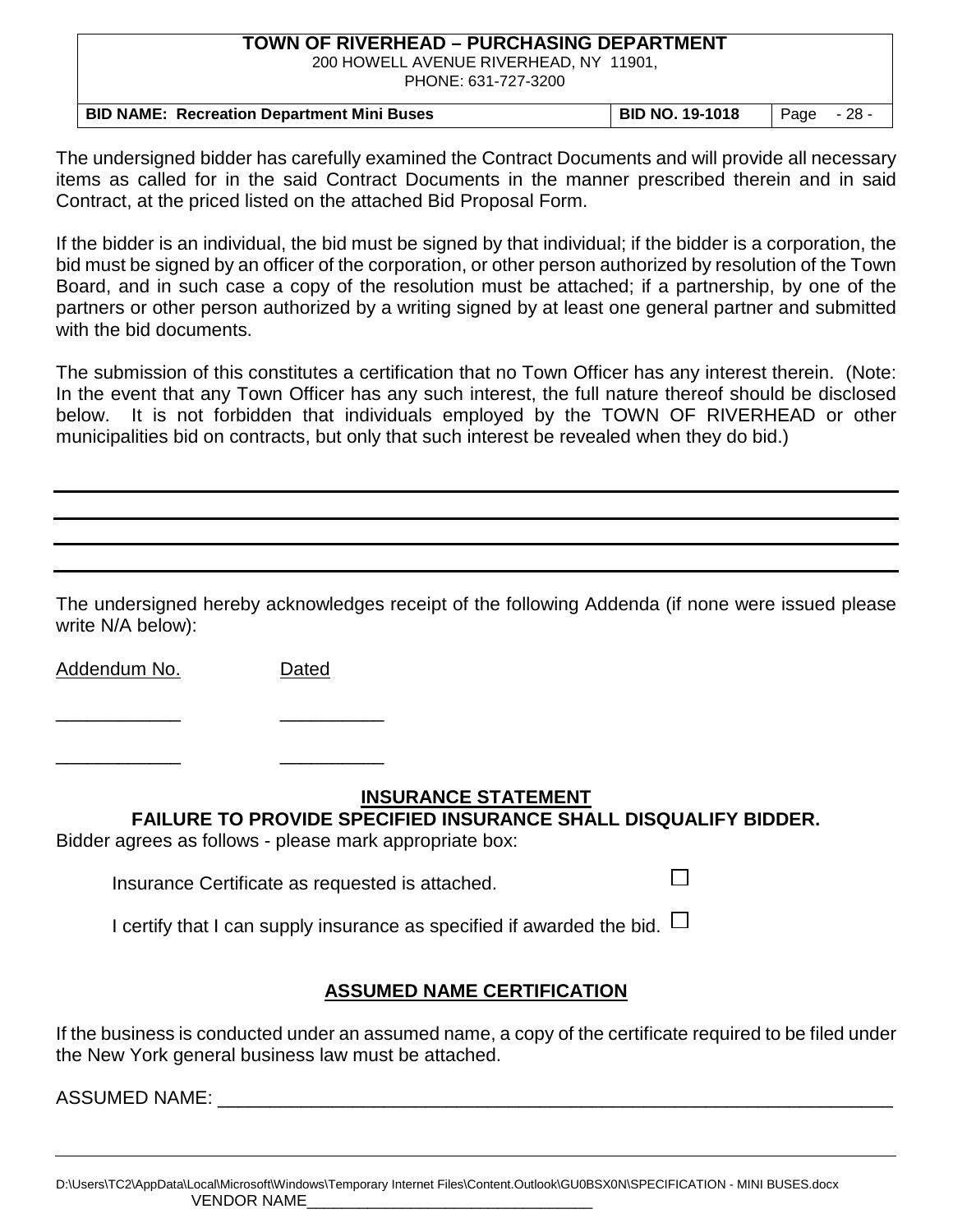| <b>TOWN OF RIVERHEAD - PURCHASING DEPARTMENT</b><br>200 HOWELL AVENUE RIVERHEAD, NY 11901,<br>PHONE: 631-727-3200 |                                                                   |  |
|-------------------------------------------------------------------------------------------------------------------|-------------------------------------------------------------------|--|
| <b>BID NAME: Recreation Department Mini Buses</b>                                                                 | <b>BID NO. 19-1018</b><br>Page - 29 -                             |  |
| Manufacturer's Name & Model #                                                                                     | <b>Model Year</b>                                                 |  |
| of Items Offered<br><b>14- PASSENGER MINI-BUS</b>                                                                 |                                                                   |  |
|                                                                                                                   |                                                                   |  |
|                                                                                                                   |                                                                   |  |
| **Delivery Charges MUST be Included in total Price**                                                              |                                                                   |  |
| Unit Price Written in Numerical Form                                                                              | $\sim$                                                            |  |
| <b>Unit Price Written in Words:</b>                                                                               |                                                                   |  |
|                                                                                                                   | <b>Dollars</b>                                                    |  |
| <b>Manufacturer's Warranty/ Guarantee</b><br><b>Months</b>                                                        | <b>Days to Delivery</b><br><b>After Receipt of Purchase Order</b> |  |
|                                                                                                                   | <b>Days</b>                                                       |  |

1) Please list any suggested options with associated pricing.

2) Please list the name and address of the location where the Town may obtain full factory parts and service.

\_\_\_\_\_\_\_\_\_\_\_\_\_\_\_\_\_\_\_\_\_\_\_\_\_\_\_\_\_\_\_\_\_\_\_\_\_\_\_\_\_\_\_\_\_\_\_\_\_\_\_\_\_\_\_\_\_\_\_\_\_\_\_\_\_\_\_\_\_\_\_\_\_\_\_ \_\_\_\_\_\_\_\_\_\_\_\_\_\_\_\_\_\_\_\_\_\_\_\_\_\_\_\_\_\_\_\_\_\_\_\_\_\_\_\_\_\_\_\_\_\_\_\_\_\_\_\_\_\_\_\_\_\_\_\_\_\_\_\_\_\_\_\_\_\_\_\_\_\_\_ \_\_\_\_\_\_\_\_\_\_\_\_\_\_\_\_\_\_\_\_\_\_\_\_\_\_\_\_\_\_\_\_\_\_\_\_\_\_\_\_\_\_\_\_\_\_\_\_\_\_\_\_\_\_\_\_\_\_\_\_\_\_\_\_\_\_\_\_\_\_\_\_\_\_\_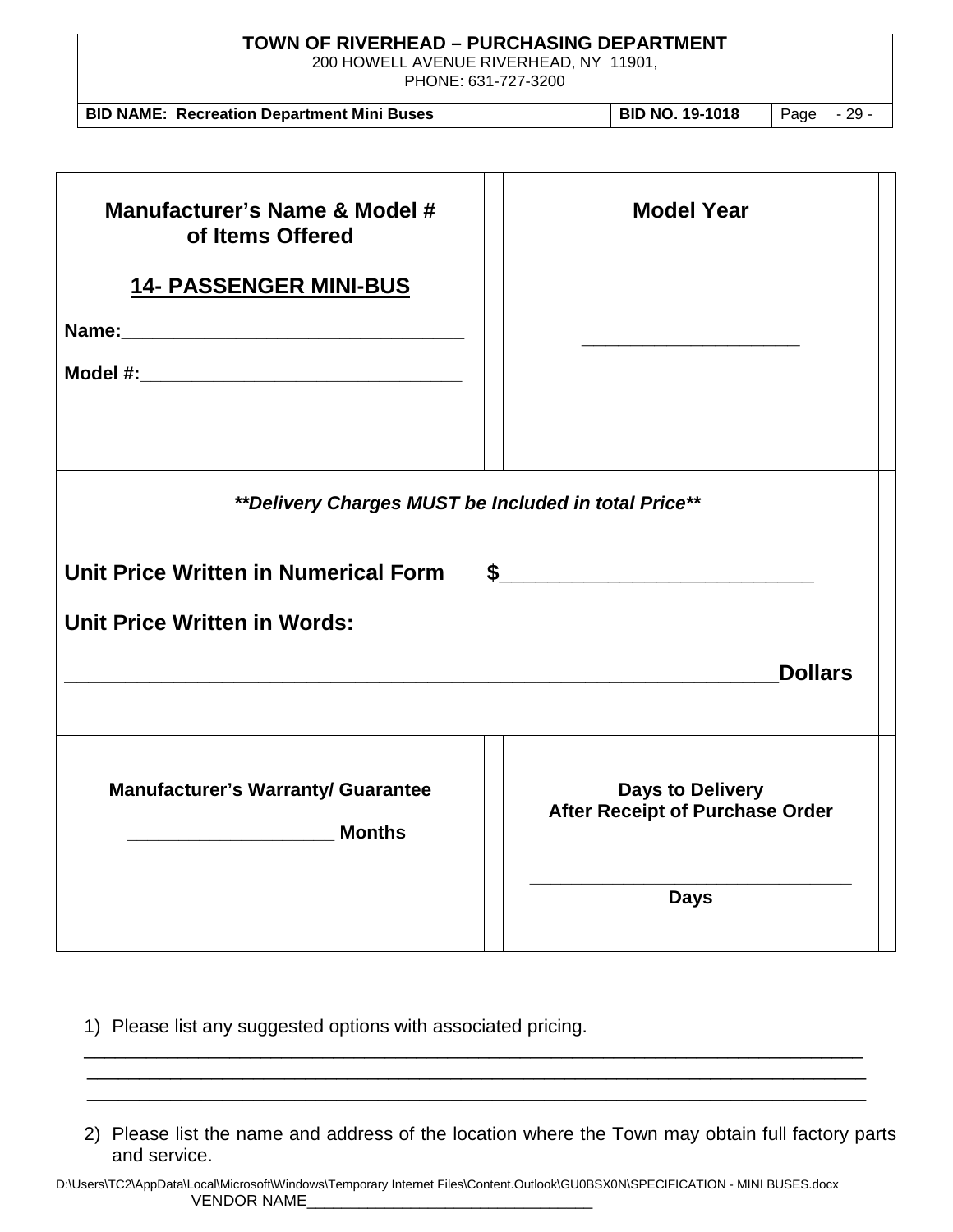200 HOWELL AVENUE RIVERHEAD, NY 11901,

PHONE: 631-727-3200

| <b>BID NAME: Recreation Department Mini Buses</b> | <b>BID NO. 19-1018</b> | $\vert$ Page $\vert$ - 30 - |  |
|---------------------------------------------------|------------------------|-----------------------------|--|
|---------------------------------------------------|------------------------|-----------------------------|--|

\_\_\_\_\_\_\_\_\_\_\_\_\_\_\_\_\_\_\_\_\_\_\_\_\_\_\_\_\_\_\_\_\_\_\_\_\_\_\_\_\_\_\_\_\_\_\_\_\_\_\_\_\_\_\_\_\_\_\_\_\_\_\_\_\_\_\_\_\_\_\_\_\_\_\_ \_\_\_\_\_\_\_\_\_\_\_\_\_\_\_\_\_\_\_\_\_\_\_\_\_\_\_\_\_\_\_\_\_\_\_\_\_\_\_\_\_\_\_\_\_\_\_\_\_\_\_\_\_\_\_\_\_\_\_\_\_\_\_\_\_\_\_\_\_\_\_\_\_\_\_ \_\_\_\_\_\_\_\_\_\_\_\_\_\_\_\_\_\_\_\_\_\_\_\_\_\_\_\_\_\_\_\_\_\_\_\_\_\_\_\_\_\_\_\_\_\_\_\_\_\_\_\_\_\_\_\_\_\_\_\_\_\_\_\_\_\_\_\_\_\_\_\_\_\_\_

| 3) Does the item your firm proposes have any Alternatives to the Minimum requirements? If yes, |  |
|------------------------------------------------------------------------------------------------|--|
| please list below. If no, enter N/A.                                                           |  |

\_\_\_\_\_\_\_\_\_\_\_\_\_\_\_\_\_\_\_\_\_\_\_\_\_\_\_\_\_\_\_\_\_\_\_\_\_\_\_\_\_\_\_\_\_\_\_\_\_\_\_\_\_\_\_\_\_\_\_\_\_\_\_\_\_\_\_\_\_\_\_\_\_\_\_ \_\_\_\_\_\_\_\_\_\_\_\_\_\_\_\_\_\_\_\_\_\_\_\_\_\_\_\_\_\_\_\_\_\_\_\_\_\_\_\_\_\_\_\_\_\_\_\_\_\_\_\_\_\_\_\_\_\_\_\_\_\_\_\_\_\_\_\_\_\_\_\_\_\_\_ \_\_\_\_\_\_\_\_\_\_\_\_\_\_\_\_\_\_\_\_\_\_\_\_\_\_\_\_\_\_\_\_\_\_\_\_\_\_\_\_\_\_\_\_\_\_\_\_\_\_\_\_\_\_\_\_\_\_\_\_\_\_\_\_\_\_\_\_\_\_\_\_\_\_\_

| Manufacturer's Name & Model #<br>of Items Offered<br>16-PASSENGER SEAT and 2-WHEELCHAIR<br><b>CAPACITY MINI BUS</b> | <b>Model Year</b>                                          |  |  |  |
|---------------------------------------------------------------------------------------------------------------------|------------------------------------------------------------|--|--|--|
|                                                                                                                     |                                                            |  |  |  |
|                                                                                                                     |                                                            |  |  |  |
| ** Delivery Charges MUST be Included in total Price**                                                               |                                                            |  |  |  |
| Unit Price Written in Numerical Form                                                                                | \$                                                         |  |  |  |
| <b>Unit Price Written in Words:</b>                                                                                 |                                                            |  |  |  |
|                                                                                                                     | <b>Dollars</b>                                             |  |  |  |
|                                                                                                                     |                                                            |  |  |  |
| <b>Manufacturer's Warranty/ Guarantee</b>                                                                           | <b>Days to Delivery</b><br>After Receipt of Purchase Order |  |  |  |
|                                                                                                                     | <b>Days</b>                                                |  |  |  |

|                    | D:\Users\TC2\AppData\Local\Microsoft\Windows\Temporary Internet Files\Content.Outlook\GU0BSX0N\SPECIFICATION - MINI BUSES.docx |
|--------------------|--------------------------------------------------------------------------------------------------------------------------------|
| <b>VENDOR NAME</b> |                                                                                                                                |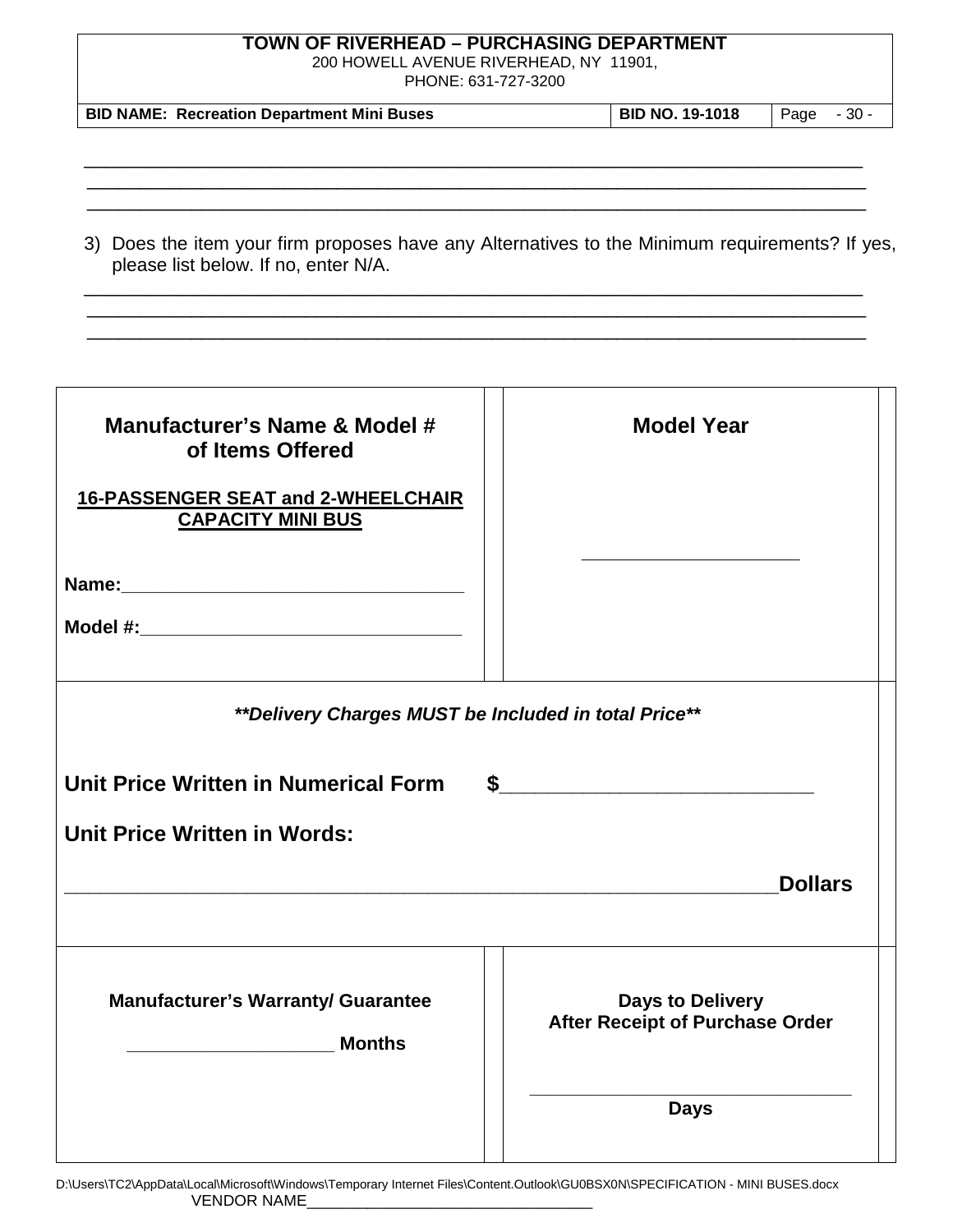200 HOWELL AVENUE RIVERHEAD, NY 11901,

PHONE: 631-727-3200

| <b>BID NAME: Recreation Department Mini Buses</b> | <b>BID NO. 19-1018</b> | $\vert$ Page $-31$ - |  |
|---------------------------------------------------|------------------------|----------------------|--|
|                                                   |                        |                      |  |

\_\_\_\_\_\_\_\_\_\_\_\_\_\_\_\_\_\_\_\_\_\_\_\_\_\_\_\_\_\_\_\_\_\_\_\_\_\_\_\_\_\_\_\_\_\_\_\_\_\_\_\_\_\_\_\_\_\_\_\_\_\_\_\_\_\_\_\_\_\_\_\_\_\_\_ \_\_\_\_\_\_\_\_\_\_\_\_\_\_\_\_\_\_\_\_\_\_\_\_\_\_\_\_\_\_\_\_\_\_\_\_\_\_\_\_\_\_\_\_\_\_\_\_\_\_\_\_\_\_\_\_\_\_\_\_\_\_\_\_\_\_\_\_\_\_\_\_\_\_\_ \_\_\_\_\_\_\_\_\_\_\_\_\_\_\_\_\_\_\_\_\_\_\_\_\_\_\_\_\_\_\_\_\_\_\_\_\_\_\_\_\_\_\_\_\_\_\_\_\_\_\_\_\_\_\_\_\_\_\_\_\_\_\_\_\_\_\_\_\_\_\_\_\_\_\_

1) Please list any suggested options with associated pricing.

2) Please list the name and address of the location where the Town may obtain full factory parts and service.

\_\_\_\_\_\_\_\_\_\_\_\_\_\_\_\_\_\_\_\_\_\_\_\_\_\_\_\_\_\_\_\_\_\_\_\_\_\_\_\_\_\_\_\_\_\_\_\_\_\_\_\_\_\_\_\_\_\_\_\_\_\_\_\_\_\_\_\_\_\_\_\_\_\_\_ \_\_\_\_\_\_\_\_\_\_\_\_\_\_\_\_\_\_\_\_\_\_\_\_\_\_\_\_\_\_\_\_\_\_\_\_\_\_\_\_\_\_\_\_\_\_\_\_\_\_\_\_\_\_\_\_\_\_\_\_\_\_\_\_\_\_\_\_\_\_\_\_\_\_\_ \_\_\_\_\_\_\_\_\_\_\_\_\_\_\_\_\_\_\_\_\_\_\_\_\_\_\_\_\_\_\_\_\_\_\_\_\_\_\_\_\_\_\_\_\_\_\_\_\_\_\_\_\_\_\_\_\_\_\_\_\_\_\_\_\_\_\_\_\_\_\_\_\_\_\_

3) Does the item your firm proposes have any Alternatives to the Minimum requirements? If yes, please list below. If no, enter N/A.

\_\_\_\_\_\_\_\_\_\_\_\_\_\_\_\_\_\_\_\_\_\_\_\_\_\_\_\_\_\_\_\_\_\_\_\_\_\_\_\_\_\_\_\_\_\_\_\_\_\_\_\_\_\_\_\_\_\_\_\_\_\_\_\_\_\_\_\_\_\_\_\_\_\_\_ \_\_\_\_\_\_\_\_\_\_\_\_\_\_\_\_\_\_\_\_\_\_\_\_\_\_\_\_\_\_\_\_\_\_\_\_\_\_\_\_\_\_\_\_\_\_\_\_\_\_\_\_\_\_\_\_\_\_\_\_\_\_\_\_\_\_\_\_\_\_\_\_\_\_\_

 \_\_\_\_\_\_\_\_\_\_\_\_\_\_\_\_\_\_\_\_\_\_\_\_\_\_\_\_\_\_\_\_\_\_\_\_\_\_\_\_\_\_\_\_\_\_\_\_\_\_\_\_\_\_\_\_\_\_\_\_\_\_\_\_\_\_\_\_\_\_\_\_\_\_\_ After the award of the bid, the placing of an order by the Purchasing Agent of the TOWN OF RIVERHEAD, with the bidder for the supplies and/or services herein described, shall be deemed an acceptance of this proposal, and shall constitute a contract between the TOWN OF RIVERHEAD, and the bidder for supplying the supplies and/or services herein described in accordance with the terms of this proposal and at the prices named herein.

| <b>PRINT NAME</b> |                                                                                                                        |  |  |  |
|-------------------|------------------------------------------------------------------------------------------------------------------------|--|--|--|
| TITLE             | <u> 1980 - Jan Samuel Barbara, margaret e</u> n 1980 eta eta 1980 eta 1980 eta 1980 eta 1980 eta 1980 eta 1980 eta 198 |  |  |  |
| DATE              |                                                                                                                        |  |  |  |

# **ACKNOWLEDGMENT**

STATE OF NEW YORK, COUNTY OF \_\_\_\_\_\_\_\_\_\_\_\_\_\_\_\_\_\_\_) ss.:

On the day of data day definition the year 2019 before me, the undersigned, personally appeared, \_\_\_\_\_\_\_\_\_\_\_\_\_\_\_\_\_\_\_\_\_\_\_\_\_\_\_\_\_\_, personally known to me or proved to me on the basis of satisfactory evidence to be the individual(s) whose name(s) is (are) subscribed to the within instrument and acknowledged to me that he/she/they executed the same in his/her/their capacity(ies), and that by his/her/their signature(s) on the instrument, the individual(s), or the person upon behalf of which the individual(s) acted, executed the instrument.

> \_\_\_\_\_\_\_\_\_\_\_\_\_\_\_\_\_\_\_\_\_\_\_\_\_\_\_\_\_\_ NOTARY PUBLIC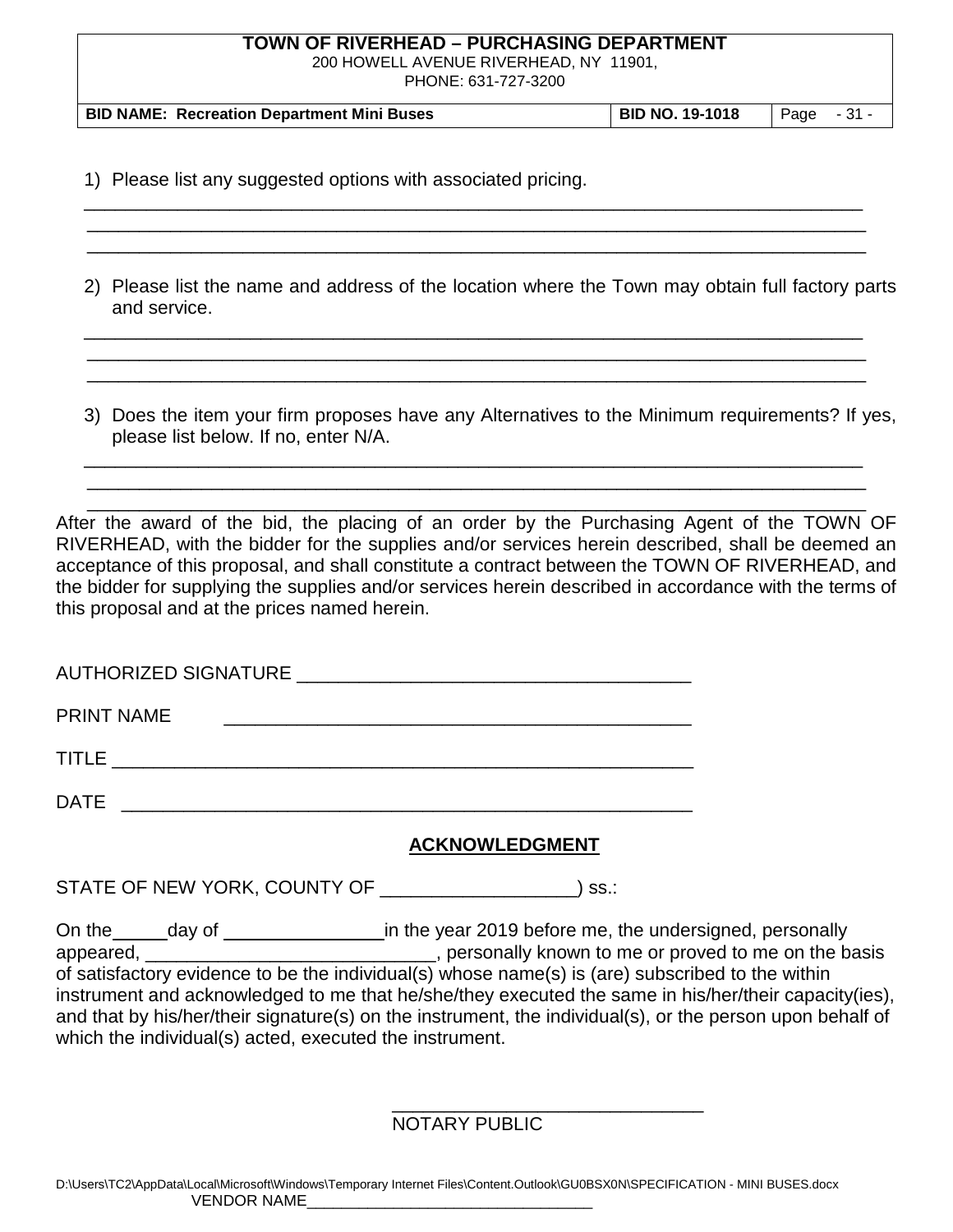200 HOWELL AVENUE RIVERHEAD, NY 11901, PHONE: 631-727-3200

**BID NAME: Recreation Department Mini Buses BID NO. 19-1018** Page - 32 -

# **ALL** QUESTIONS PERTAINING TO THIS SOLICITATION **MUST** BE SUBMITTED IN WRITING.

**(Please use this form and email it to [baldinucci@townofriverheadny.gov](mailto:baldinucci@townofriverheadny.gov) to the attention of Teresa Baldinucci, Purchasing Agent. We will respond as soon as possible.)**

| Date:                 |  |  |
|-----------------------|--|--|
| <b>Company Name:</b>  |  |  |
| <b>Contact Name:</b>  |  |  |
| Fax No.:              |  |  |
| <b>Telephone No.:</b> |  |  |
|                       |  |  |
|                       |  |  |
|                       |  |  |
|                       |  |  |
|                       |  |  |
|                       |  |  |
|                       |  |  |
|                       |  |  |
|                       |  |  |
|                       |  |  |
|                       |  |  |
|                       |  |  |
|                       |  |  |